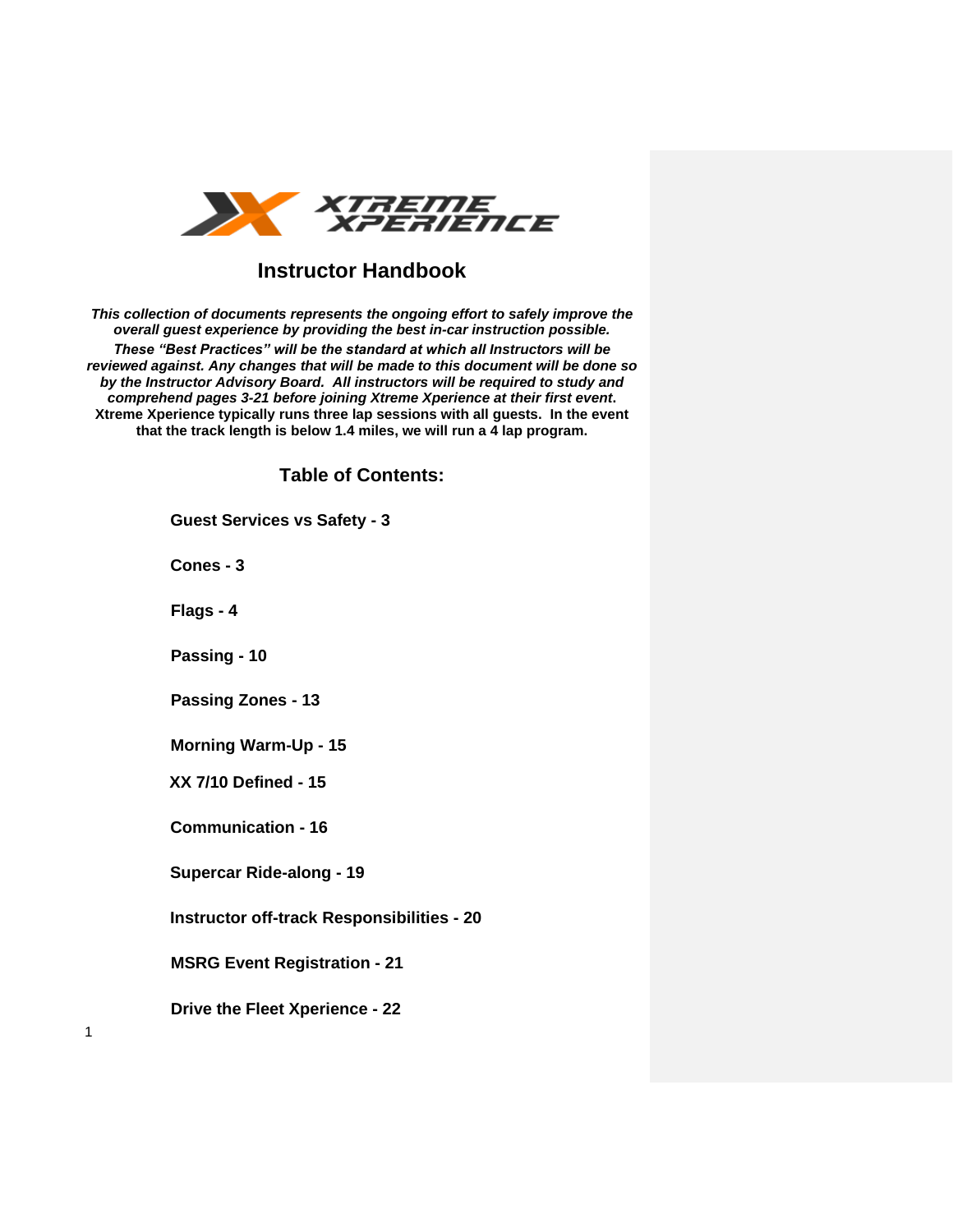

**Lead Instructor Responsibilities - 22**

**Xtreme Mentors Guide - 23**

**ONE on ONE Classroom - 23**

**Charger Rear Lead Car - 24**

**Lead Car Red Flag Response - 27**

*Sr. Lead Instructors required to study & comprehend Pg. 29-37*

**Senior Lead Instructor Responsibilities - 29** 

**Charger Front Lead Car - 29** 

**Testing Track Conditions - 29**

**Classroom - 31**

**Pit Lane - 33**

# **Safety and Guest service**

While both are important and should go hand in hand, Safety is our #1 priority. If the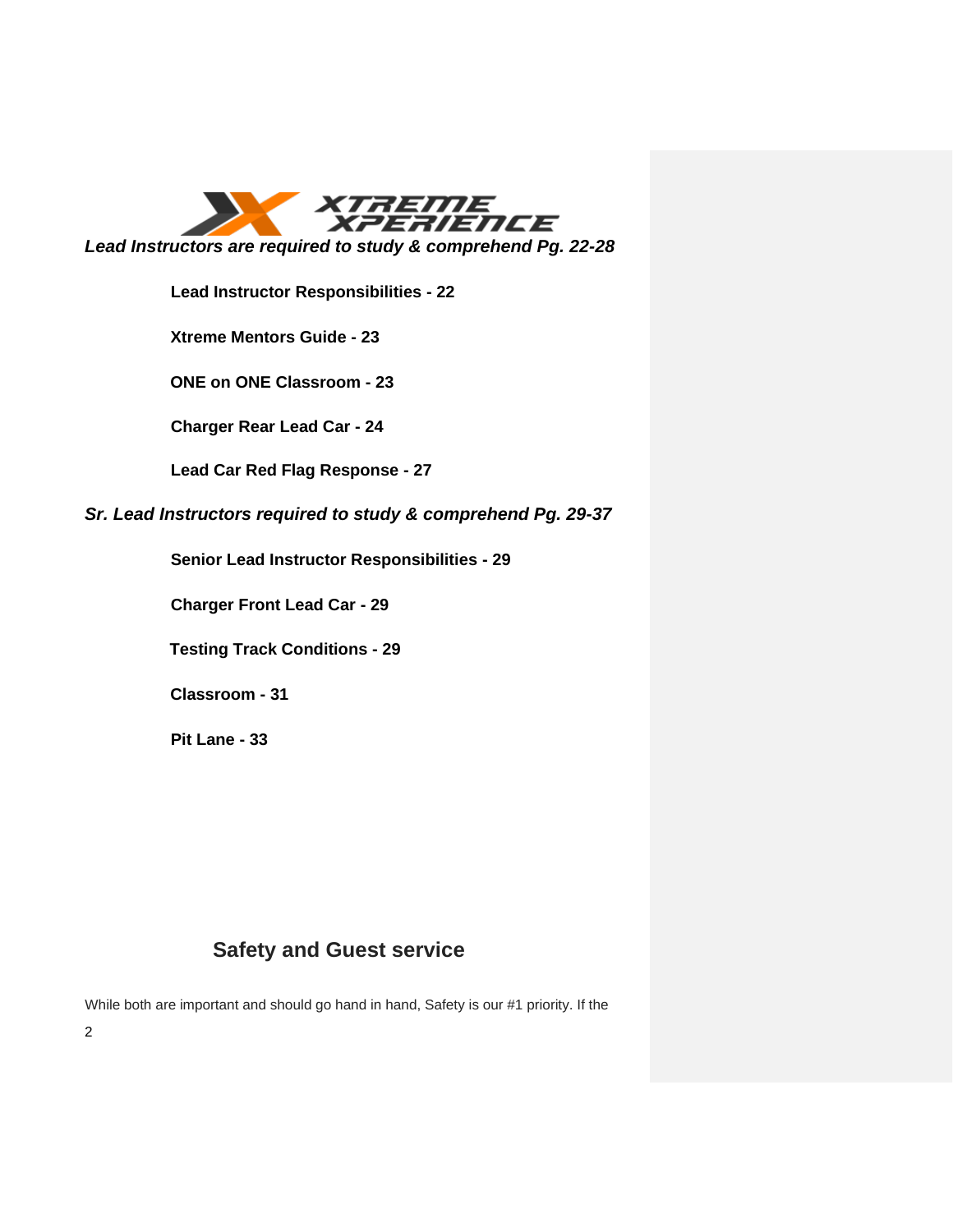

event is not safe, if cars are inoperable due to incident or failure, we have no product to offer. Likewise, if we're not friendly, helpful, upbeat, engaging, or providing the excellent entertainment the Guest is looking for, we also have no product to offer. Common courtesy, being genuine, establishing a good rapport, friendly interaction and professionalism will go a long way, in both safety and Guest service. In the event of an incident, we still need to remain positive and pleasant, allowing the event Directors to mitigate and deal with the situation. Keep your conversations positive and succinct, **do not** speculate or share information that may not be pertinent. Applicable fines will be discussed between the GM and the Guest. It is not part of your job to cover this, but yes, there are fines associated with **ANY** off or incident.

## **Cones**

**Yellow - Lift Zone:** two yellow cones together prior to braking zone = **LIFT,** have Guest lift off throttle.

**Red - Braking Zone,** Depending on the severity of the braking zone, individual Red cones in increments ranging from 40 to 180 feet will indicate **BRAKE**. If there is a braking zone that has four 100' markers, there will be four individual red cones. The greater the potential top speed, the longer the braking zone, the more individual red cones there will be. Instructors will have guests begin braking at the first red cone and continue through the final red cone.

**Orange - Turn-in:** Tall upright orange cone with a medium orange cone laying down next to it, indicates the turn-in point**.** The cone laying down is pointing in the direction of the turn. Instruct your guest to wait until you are next to the cone and turn in the direction it is pointing.

**Green - Apex:** Tall upright green cone on the inside of the corner is the **Apex**, the location where your Guest should be looking through the turn and coasting to. Instruct your guest near the Apex, prior to tracking out and beginning smooth acceleration.

**Medium Orange - Track out:** Medium orange cone on outside of turn exit is the **Track out** point**.** Instruct your guest near the track out cone and keep your Guest looking further ahead, as well as bring the vehicle to that side of the track after passing the apex.

# **XX Flag System**

*1. Yellow*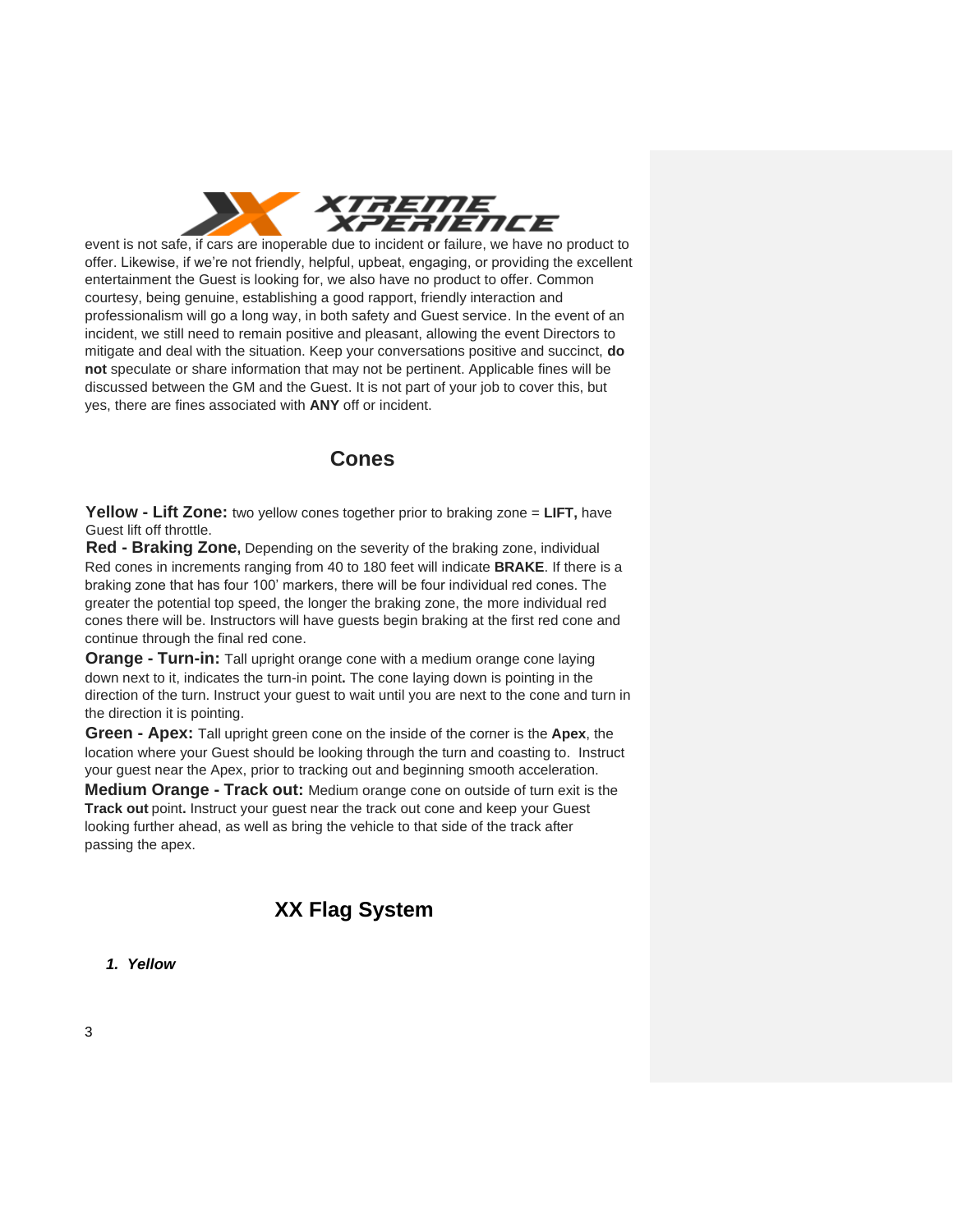

*5. Meatball* 

In lieu of physical corner workers, Xtreme Xperience communicates its flagging with incar radio communications. In the event of any flag, the instructor is responsible for calling in the flag when safe to do so. Instructors should press and hold the mic trigger for 1 second before they begin speaking and continue depressing it until 1 second after their communication is complete. Instructors must ensure their radio and microphone are in an accessible and consistent position where it will not be accidentally turned off, switched to a different channel or triggering a "Hot mic". A "Hot mic" occurs when an Instructor's radio is accidentally queued and interrupts all other on-track communications. This is an incredible liability to our program and we must ensure that the "hot mic" does not occur. All radio calls should be clear, calm, and concise. If a flag occurs, the involved Instructor will not return to the right seat before a debrief with a Chief Instructor or Safety member is conducted. This debrief should be conducted forthwith and identify the cause(s) of the incident and what might be done differently to avoid further incidents. Always get confirmation of your radio transmission with regards to ANY type of flag. If an instructor witnesses a flag scenario that is not called in, they should secure their video and report it to the Chief Instructor or Safety Manager.

## **Yellow Flag:**

#### **When Do You Call A Yellow Flag?**

- 2 wheels off track surface (grass, dirt, gravel, curbs less than 3" transition, rumble strip)
- **NO Contact** with foreign object (cone, sign, marker, wall, car, Wildlife, etc.)

#### **How Do You Call A Yellow Flag?**

● Radio call is **"Yellow Flag, Crimson Ferrari"** (or whichever Supercar you're in) to alert Pit Manager/Tech so that vehicle and video may be evaluated once returned to the tech area on pit lane.

#### **What to Do If A Yellow Flag Is Called?**

● Complete remaining laps with Guest, but an **affirmative action** must be taken on the part of the Instructor. "We are going to need to settle down or we **WILL** be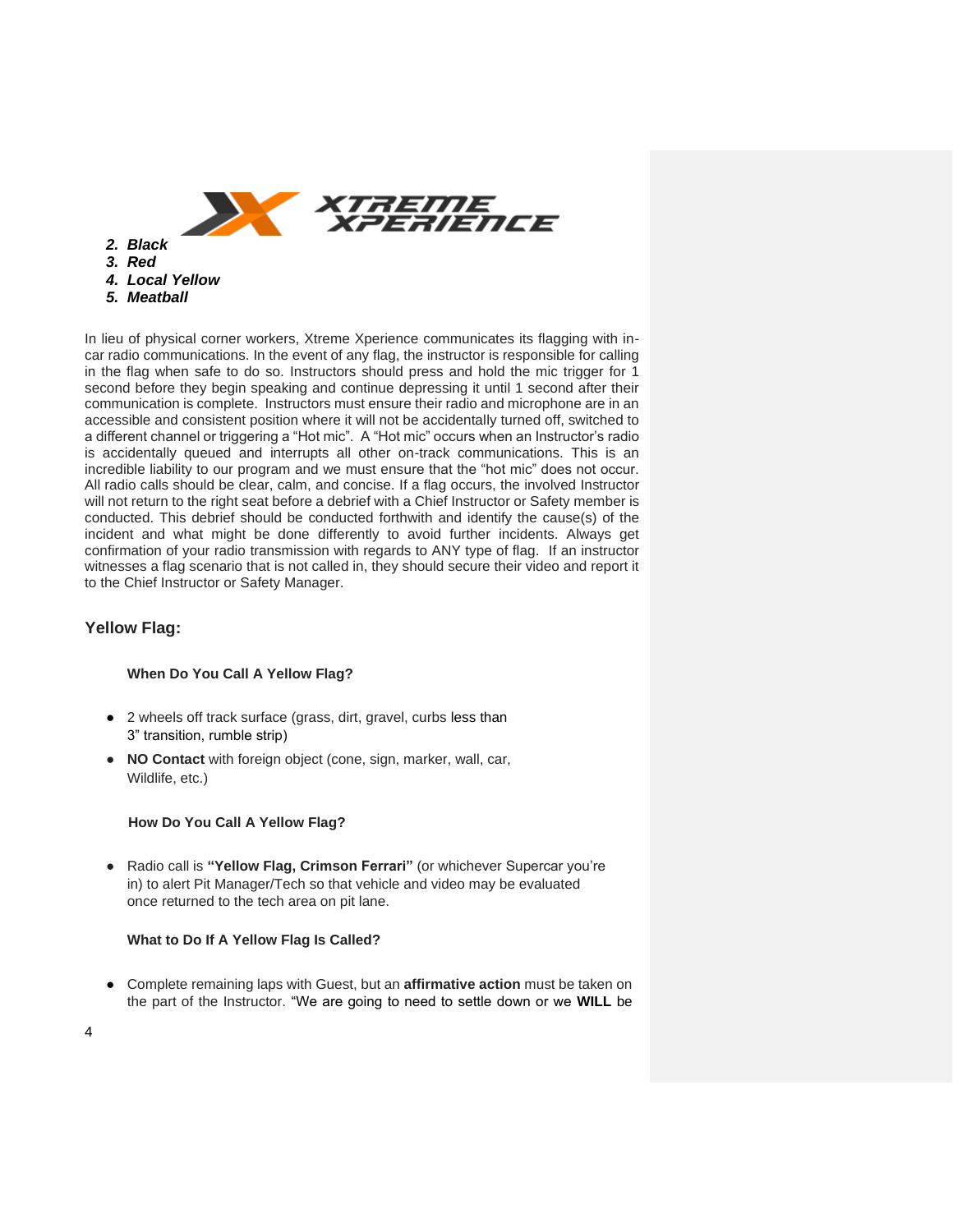

going back into the pits early, do you understand?". It is important to achieve verbal confirmation from your guest to ensure they will not repeat their errors.

- Upon returning to pit lane, have the Guest stop the vehicle at the Tech area to be inspected.
- Instructor and guest remain in the vehicle until advised otherwise by GM, Safety, Chief Instructor, or Chief Tech. Our guest will remain in the vehicle while the Instructor communicates with Technicians outside of the vehicle. Both the instructor and guest are to stay in the tech area until released by a Chief Instructor, Safety Manager, Chief Tech or GM.
- Video pulled for review/evaluation by Tech and incident report completed.

## **Black Flag:**

#### **When Do You Call A Black Flag?**

- 2 wheels off with a transition **greater than 3"**.
- 4 wheels off track surface. (grass, dirt, sand, gravel, curbing, etc.)
- Running over aggressive gator curbing.
- Impact of any kind (cone, sign, marker, wall, car, wildlife, etc.)
- Unsafe or out of control driver.
- A driver that is experiencing motion sickness but is able to return to pit

lane safely. (If it is unsafe then a red flag must be called)

### **How Do You Call A Black Flag?**

● Radio call is **"Black Flag, Crimson Ferrari"** (or whichever Supercar you're in) to alert Pit Manager/Tech so that vehicle and video may be evaluated once returned to pit lane.

#### **What to Do when a Black Flag Is Called?**

- Guests make an **IMMEDIATE** return to the pits regardless of what lap they are on.
- Instructor and guest remain in the vehicle until advised otherwise by GM, Safety, Chief Instructor, or Chief Tech. Our guest will remain in the vehicle while the Instructor communicates details of the incident with Technicians

5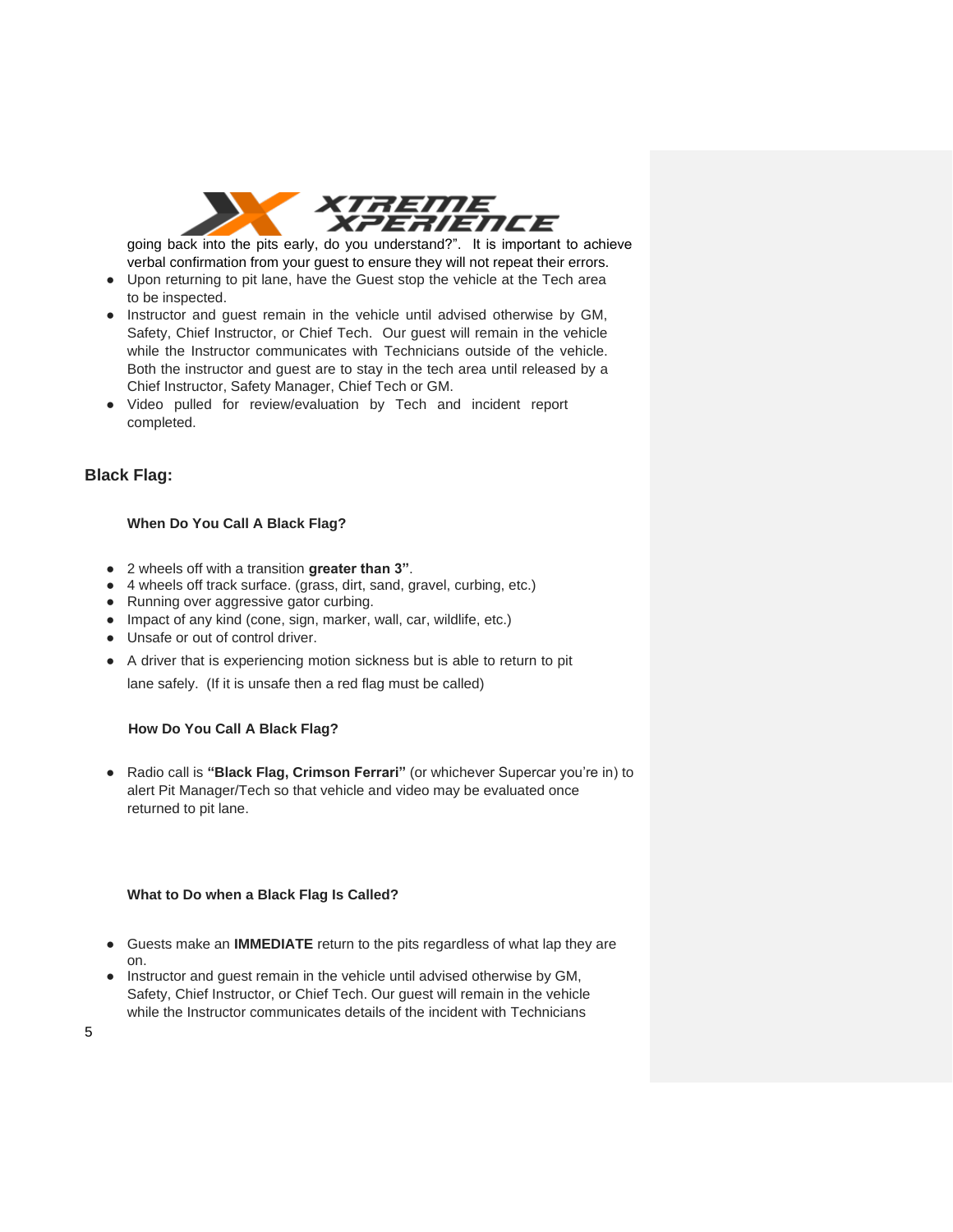

outside of the vehicle. Both the Instructor and guest are to stay in the tech area until released by a Chief Instructor, Safety Manager, Chief Tech or GM.

- Video pulled for review/evaluation and incident report completed.
- Inform Safety team about potential issues that were observed/experienced in the current vehicle to ensure safety during potential re-drive.
- If you feel unsafe, allow XX senior personnel the opportunity to talk with this Guest that has shown the potential to overdrive or go off track.
- If we deem them unsafe or incapable of listening to achieve a safe and enjoyable drive, they will be parked. Instructors should not hesitate to black flag an erratic driver in fear of being reprimanded by their peers. The safety of our Instructors, the Guests, and everyone at the event is always our greatest concern. We will always support the Instructor who feels unsafe.

## **Red Flag:**

#### **When Do You Call A Red Flag?**

- Anytime a vehicle stops on or off track (track hazard, spin, mechanical issue, impact or collision)
- Medical Emergency (on track or in Pit lane)
- Unsafe driving conditions (Weather, track hazard, degrading track surface, visibility, spectator in unsafe location, etc.)
- Spectator in an imminently dangerous location (on the hot side of track).
- If a vehicle has a system failure, malfunction or incident that renders that vehicle unsafe for operating condition (i.e. substantial mechanical issue, air-bag deployment, windshield bird strike, tire deflation, etc.)

**What to do in the event of a Red Flag?** 

● **Safe or Impact? There are two types of Red Flags, it is important to identify each of the protocols accordingly. Upon the Red Flag radio call, communicating "Impact" or "Safe" immediately is critical information to the pit manager.**

#### **\*IMPACT incident\***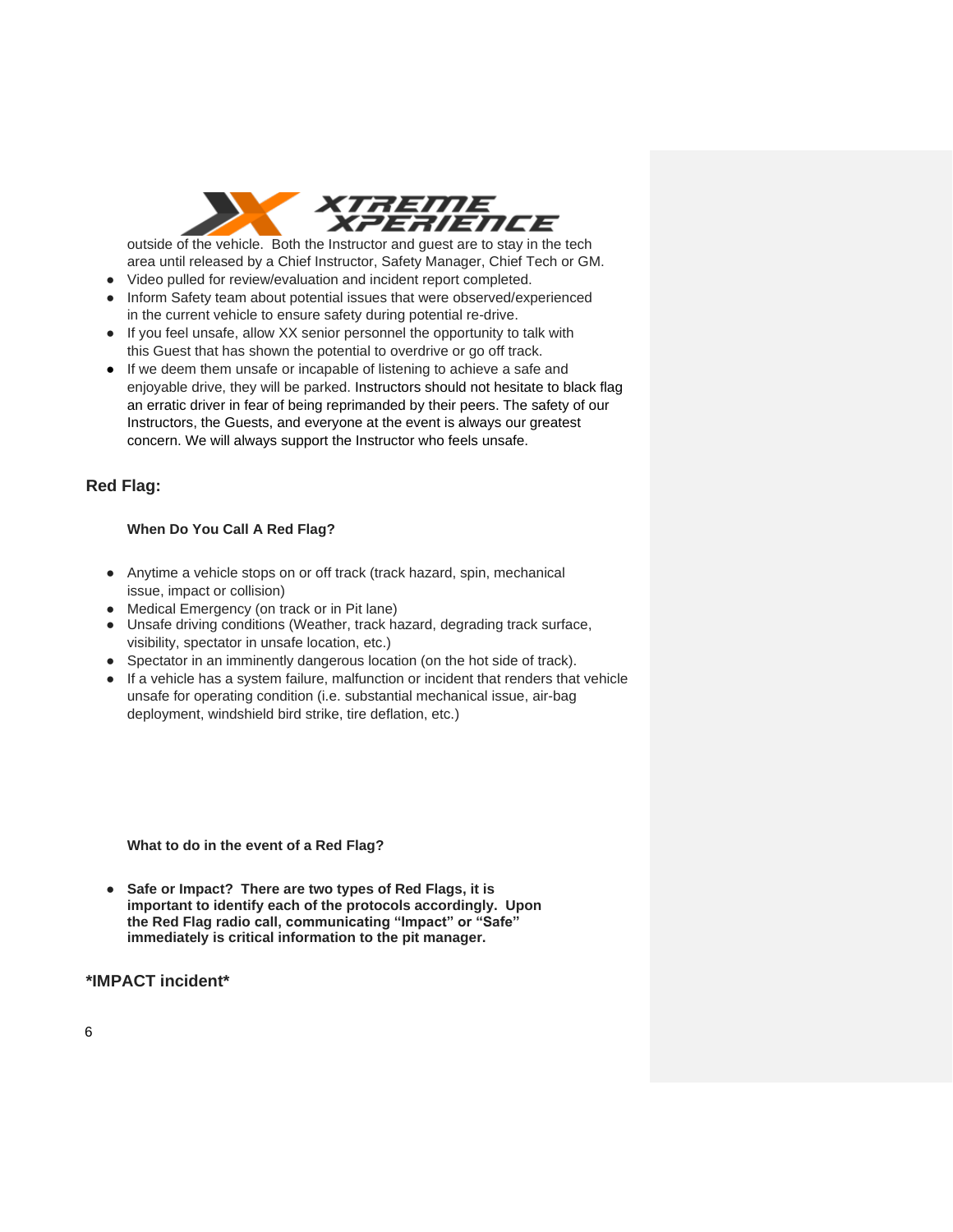

- Stop Vehicle(s)- Assess Situation, Check for Fire
- Radio call including the term **"Impact".**
- Stay in Vehicle unless *fire/smoke is present*
- If the vehicle is on fire, ensure it is safe for yourself and your guest to exit and head to a safe location away from the vehicle(s) and track surface.
- Relay information to the pit manager, look for any additional track hazards.
- Talk with your Guest, check for Injuries, avoid speculation or blame.
- Continue Guest Service, wait for Emergency Assistance to arrive.
- Remain calm, comfort your guest and continue recording video until back in the pit lane.

#### **How Do You Call A Red Flag**

- Radio call is: **"RED FLAG, RED FLAG, RED FLAG; ALL CARS STOP ON TRACK! IMPACT! RED FLAG, RED FLAG, RED FLAG; ALL CARS STOP ON TRACK! IMPACT!"** Radio silence from *ALL Instructors* not involved in the incident or Red Flag communication.
- If you are involved in an impact (with car, wall, barrier, foreign object or animal), and a Red Flag radio call has not been made, (and you are able to make the radio call) make the call immediately.
- If there is a vehicle stopped and a RED FLAG CALL has not been made, the first car to discover the scene will make the RED FLAG CALL. The Instructor(s) involved in the impact incident should focus attention on their Guest(s) while the safe Instructors continue radio communications.
- If the Instructor involved in the incident and another Instructor both call the red flag, the Instructor involved in the incident should tend to their guest while the other Instructor finishes radio communication.
- Pit Manager and/or Safety will dispatch Fire/Rescue/Med and Lead cars to the scene. \*Responding Lead car Instructors will follow Lead Car Red Flag Response SOP.
- Once a Lead Car Instructor or Safety Manager arrives on scene, responsibility for relaying information to the Pit Manager is their duty.
- Any Instructor has the authority to call a red flag, from any location, including outside of a car if they witness an unsafe condition on track. Instructors on track should also be aware that the radio transmission may not have communicated well throughout the entire track. Consider repeating the call to help relay it to those who are on the far side of the track, especially if you witness vehicles still in motion.

### \***Non-Impact Red Flag\***

**Example: Customer drives off track, has not hit anything, but cannot not ensure safe reentry to the racing surface.**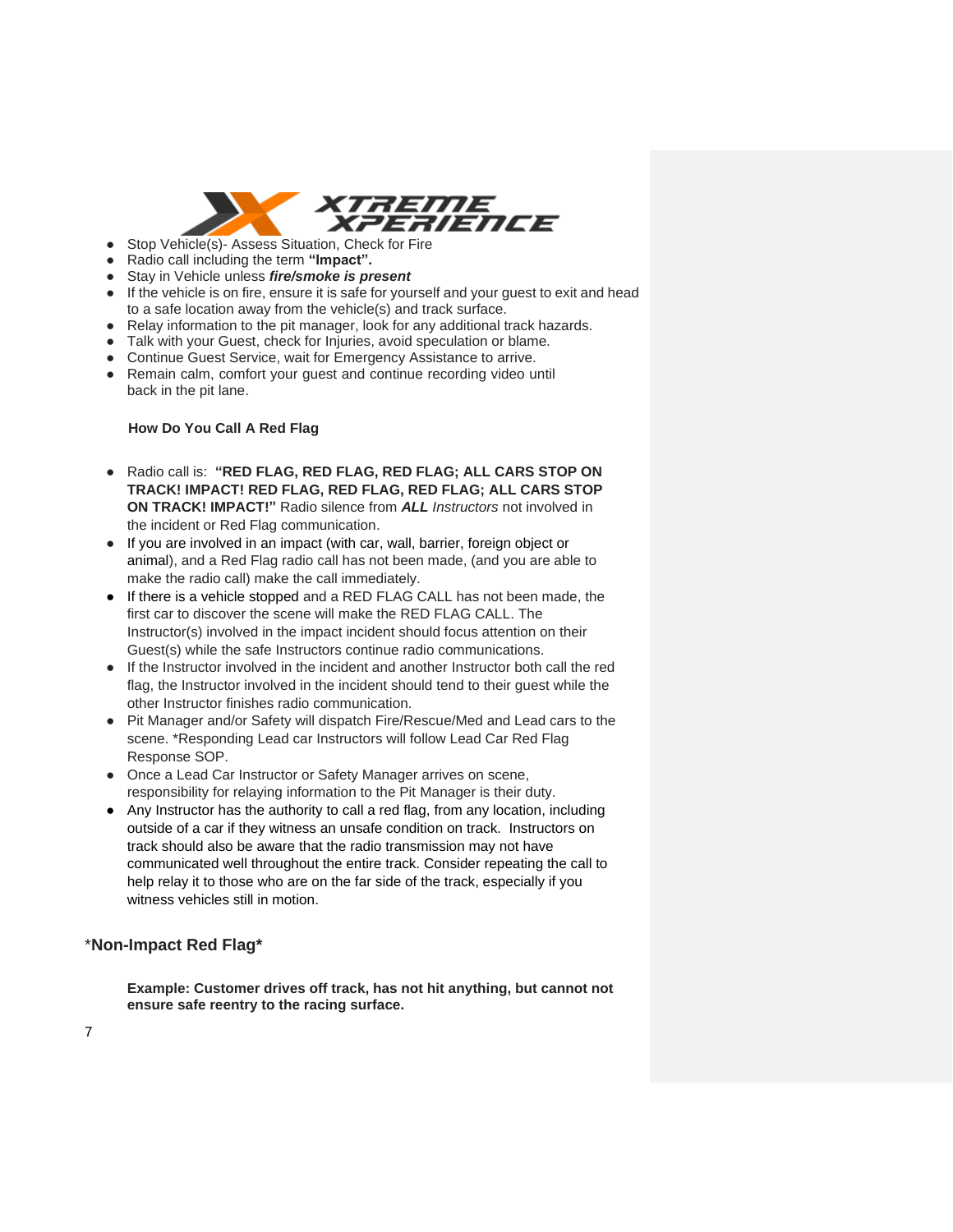

- Radio call is: **"RED FLAG, RED FLAG, RED FLAG; ALL CARS STOP ON TRACK! SAFE! RED FLAG, RED FLAG, RED FLAG; ALL CARS STOP ON TRACK! SAFE!"** Radio silence from *ALL Instructors* not involved in the incident or Red Flag communication. *(unless you see cars not stopping, repeat red flag call)* Instructor of the vehicle involved in the Red Flag incident relays information to the Pit Manager and awaits further Instruction.
- Pit Manager, Instructor calling **RED FLAG**, and **ALL** lead car drivers switch to channel 3, **all other instructors remain on Channel 2** and continue to interact with your Guest in the car. Keep calm, communicate with your Guest and stay alert for more information on channel 2.
- The Instructor Calling the Red Flag should relay calm, concise information to Pit Manager regarding details and location of incident: (**"Safe"** Vehicle and location)
- Pit Manager and/or Safety will determine if Fire/Rescue/Med and Lead cars are to be dispatched to scene.\*Pit Manager will dispatch necessary units. \*Responding Lead car Instructors will follow Lead Car Red Flag Response SOP.
- Involved vehicle(s) will have USB video pulled, Guest and Instructor will be evaluated by EMS, treated and transported if applicable.

#### **What to do when a Red Flag is called while you're on track but you're not involved in the incident.**

● **ALL CARS STOP IMMEDIATELY.** Ensure there is not another Supercar immediately behind you and then instruct your guest to a smooth, controlled stop on the right side of the track surface. Do not pull off the track surface unless necessary and avoid stopping in blind sections of the track including corners and crests. Remain stationary, foot off the brake, vehicle in Park if you can.

- Pit Manager will black flag all cars, all cars return to pit lane.
- Pit Manager will have **ALL** non-involved Guests and Instructors stay with their vehicle for re-drive. USB's will be pulled and new ones issued for re-drive. If your Guest has another supercar drive on their USB, alert the Technician so they can transfer files.

## **Local Yellow:**

### **When Do You Call A Local Yellow Flag?**

● Changing weather conditions on/near track, an object (animal, blowing trash, rock(s), cone, vehicle part) that is in close proximity to the track surface and could potentially become a greater issue.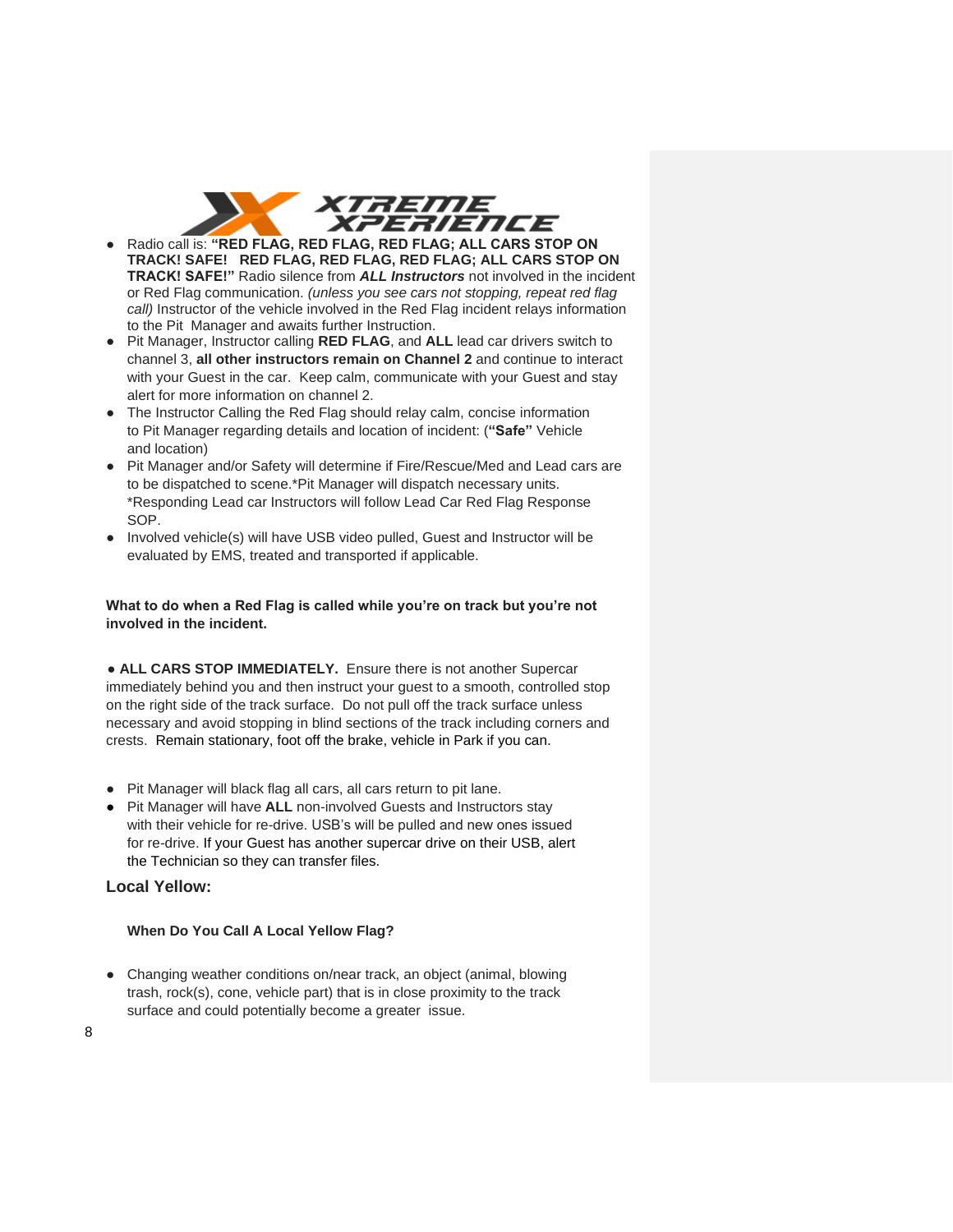

- Spectator(s) approaching an imminently dangerous location (cold side of track).
- Radio call is "**Local Yellow in turn # 4"**, or **"Local Yellow between turns 4 & 5"** and gives a **brief** description of the scenario, so as to make the other Instructors aware of location and concern.
- Pit manager takes note and dispatches Lead car to mitigate when applicable.
- Instructors monitor the situation each lap to assess the necessity of calling "RED **FLAG"** if the object becomes a safety hazard.

#### **Meatball & Black Flag Meatball:**

#### **When Do You Call A Meatball Flag?**

- A mechanical issue with the vehicle while on track.
- If you notice a change with the vehicle while on track (warning light, windshield chip, minor noise) the radio call is **"Meatball, Crimson Ferrari"**. If the Pit manager confirms that it does not affect the function and performance of the vehicle, finish the three laps and stop at the tech area at the end of your drive.
- If you notice a change with the vehicle that immediately affects the performance and/or function of the vehicle (engine noise, bad vibration, power steering failure), the radio call is **"Black Flag Meatball, Crimson Ferrari"** (or whichever car you're in and Immediately pit next available time by.
- V-Box isn't producing a solid blue light. Blinking occurs if GPS is intermittent.
- If the vehicle you are in becomes disabled and is unable to continue at a safe speed relative to the other vehicles on track, or becomes inoperable (flat tire,loss of engine/transmission), this is now a **"RED FLAG - SAFE"** situation and should be handled accordingly. When you switch to channel 3, inform the Pit Manager. that this is a "Meatball" red flag, your vehicle and your location on the track.

## **Passing**

Passing occurs **only** via Instructor to Instructor communication, via point by when necessary two-way radio. Instructors in both vehicles involved in a pass should have their left hand by the steering wheel at the 3 o'clock "**risk ready**" position before the pass begins & until it is entirely complete. This serves as both a visual signal/reminder to the guest that they are being passed/passing, and is a safety precaution to enable the Instructor to immediately control the wheel during the pass if needed. Passing is the singular most potentially hazardous maneuver that occurs on track and should be respected accordingly. The Instructor **MUST** make their Guest aware that the pass is occurring with advanced notice. Immediately after a pass has occurred, each Instructor must be on high alert as the faster driver may have felt held up, or the slower driver may overdrive to keep up.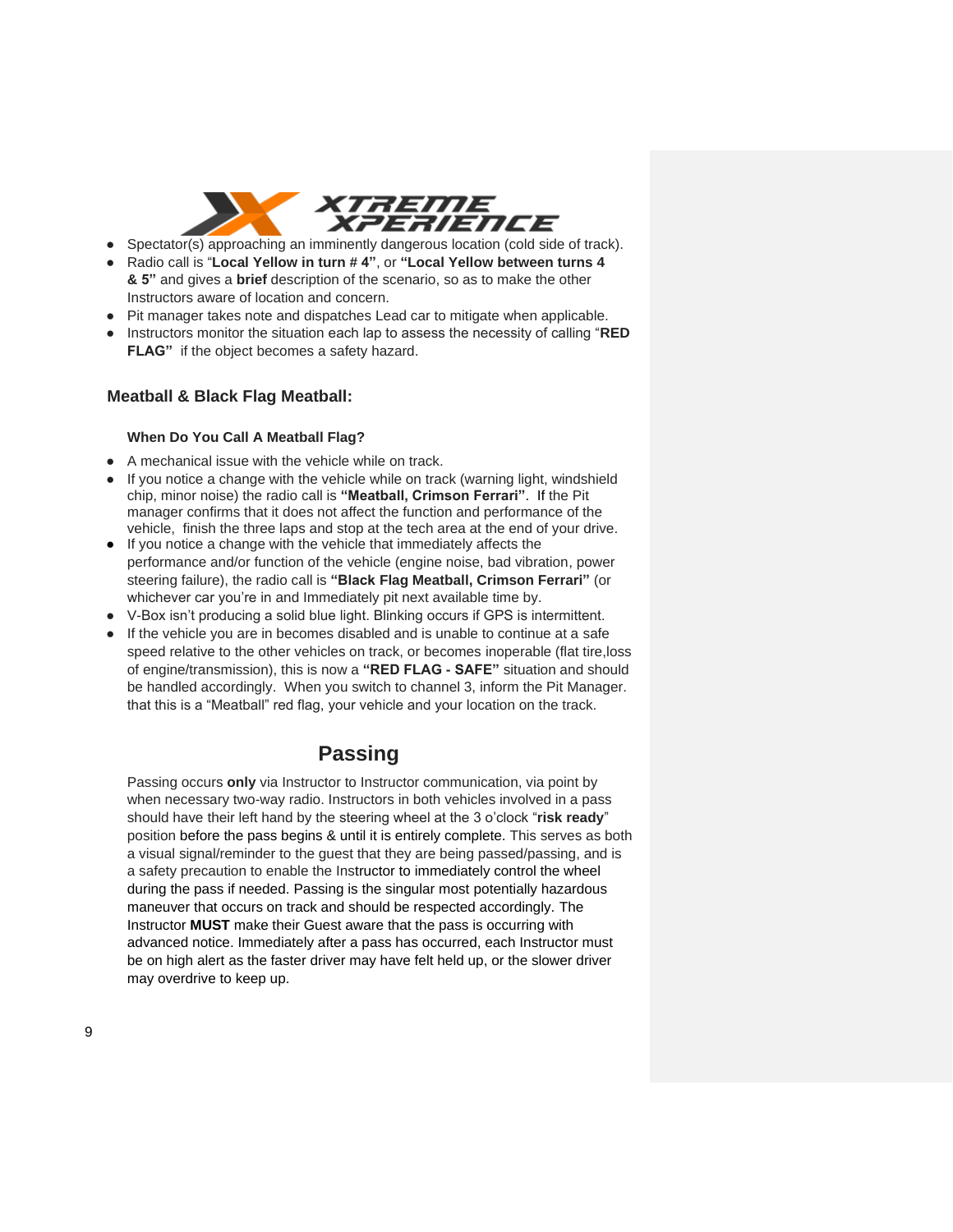

#### **Instructor to Instructor:**

- Pit lane grid position is a critical decision to help mitigate excessive passing on track. (comfortable vs experienced/motivated). Safest pass *is* on pit lane.
- **Watch your mirrors and listen to your radio!** If an Instructor is not checking their mirrors it can immediately result in compromised drive(s) behind them or even result in unsafe driving from a frustrated Guest. Ensuring that you check your mirrors every 3 to 5 seconds is a key part of instructing with Xtreme Xperience to keep all Guests safe and happy.
- Preemptive preparations are a key component to any pass. The Instructor in the vehicle to be passed should set-up the pass in a safe and adequate passing zone and have their Guest lift off the gas, or even lightly apply the brakes to ensure a safe and efficient pass.
- Passing should be initiated with an exaggerated wave pivoting from the shoulder, followed by a **clear and decisive point by signal using a stationary and sustained point-by, with the right hand remaining out of the window until the trailing car has passed.**
- Verbal confirmation on the radio for multiple vehicles to pass **MUST** be given as well as the point-by. A separate stationary point must be given for each car to pass, which means your right hand **must break the plane of the window designating each pass individually.**
- Ideally, the radio call is made ahead of time, **"Crimson Ferrari giving a pass for two after the next turn**". The point-by(s) will not be given until the Guest in the leading Supercar is **COMPLETELY** under control.
- If the two over-taking Supercars are not offered a pass in advance, either one can make a radio call, **"Crimson Ferrari we are requesting a pass for two after the next corner"**. In this case the Crimson Ferrari should confirm on the radio **"Copy, Crimson Ferrari pass for two"** and then give two individual point-bys as described above and ONLY when their Guest is in complete control and they are in a safe passing zone.
- Left hand should be in the **Risk-Ready** position next to, or on the steering wheel at 3 o'clock.
- The Instructor in the leading Supercar is **committed to honoring the pass/passes** once the wave is given, unless conditions have changed resulting in an unsafe condition. If the condition does change, (animal running onto track, vehicle failure, track condition change, etc...) the **VERBAL**  command of **"STAND-BY"** or calling off the pass(es) over the radio **MUST** be given.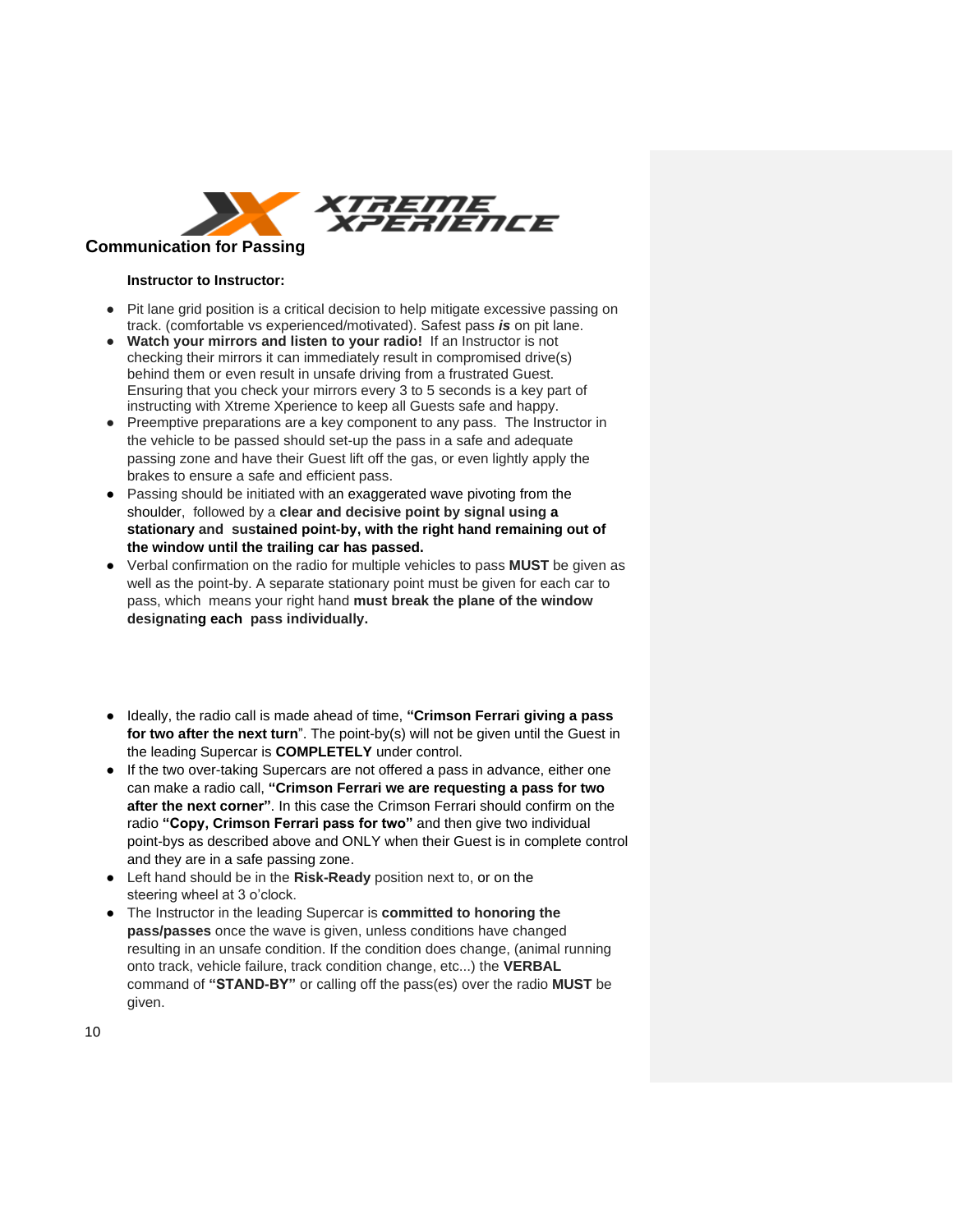

- It takes two Instructors to make a bad pass but It is **ALWAYS** the final discretion of the Instructor receiving the point whether it is safe to take the pass or not.
- It is the responsibility of the Instructor in the overtaking car to execute any pass safely. If the given point-by for the pass is not going to be taken, radio communication **must** be given to refuse/delay the offered pass.
- Radio communication is permissible when needing or giving any pass but is **MANDATORY** for all multi-car passing or **"windows up"** scenarios.

#### **Instructor to Guest communication:**

While on track, stay positive and proactive in your communications;

- **"There is a faster car coming, let's set up a pass and let them by."**
- "**There are multiple cars we're going to allow to pass."**
- **"We're coming up on a slower car, let's stay at least 3 car lengths from them and wait for my instruction to pass."**
- **"As soon as the first car gives us the signal to pass, we'll go with the car in front of us."**
- **"Let's lift off the gas and give them some space and then see if we can catch them again."** (We refer to this as "fishing")
- **"Since we are catching the lead car, let's give them some room to teach their passengers and then we'll go catch him again."** (example of fishing)

### **Passing Protocol and Safety tips:**

- **SAFETY** is **ALWAYS FIRST** and Instructors will always err on the side of caution!
- Passing can be greatly reduced with communicating with your Guest on pit lane by inquiring to what their personal objectives are for their drive.
- Ask if the Guest has done the Lead-car ride along. If they have not and appear nervous or apprehensive, you should stage at the rear of the field.
- If they have done the Lead-car ride, have driven on-track today, or have other track experience, please prioritize being staged towards the front.
- If you are the Supercar immediately behind the Lead Car, please **IMMEDIATELY follow them on track and match their speed**, then build a 3-5 car length after the first several corners.
- Producing a 5-7 second gap between the Supercars when exiting pit lane, helps mitigate passing, especially in the first few corners.
- Stay positive during a drive with a Guest that gets overtaken several times to help keep them from becoming embarrassed or frustrated.
- Exercise 360° awareness and avoid focusing solely on your Guest.
- Speak clearly and directly about the instructions you're giving.
- Use hand signals clearly and distinctly, both with your Guest and fellow Instructors.
- Prepare your guest for the upcoming pass regardless of position.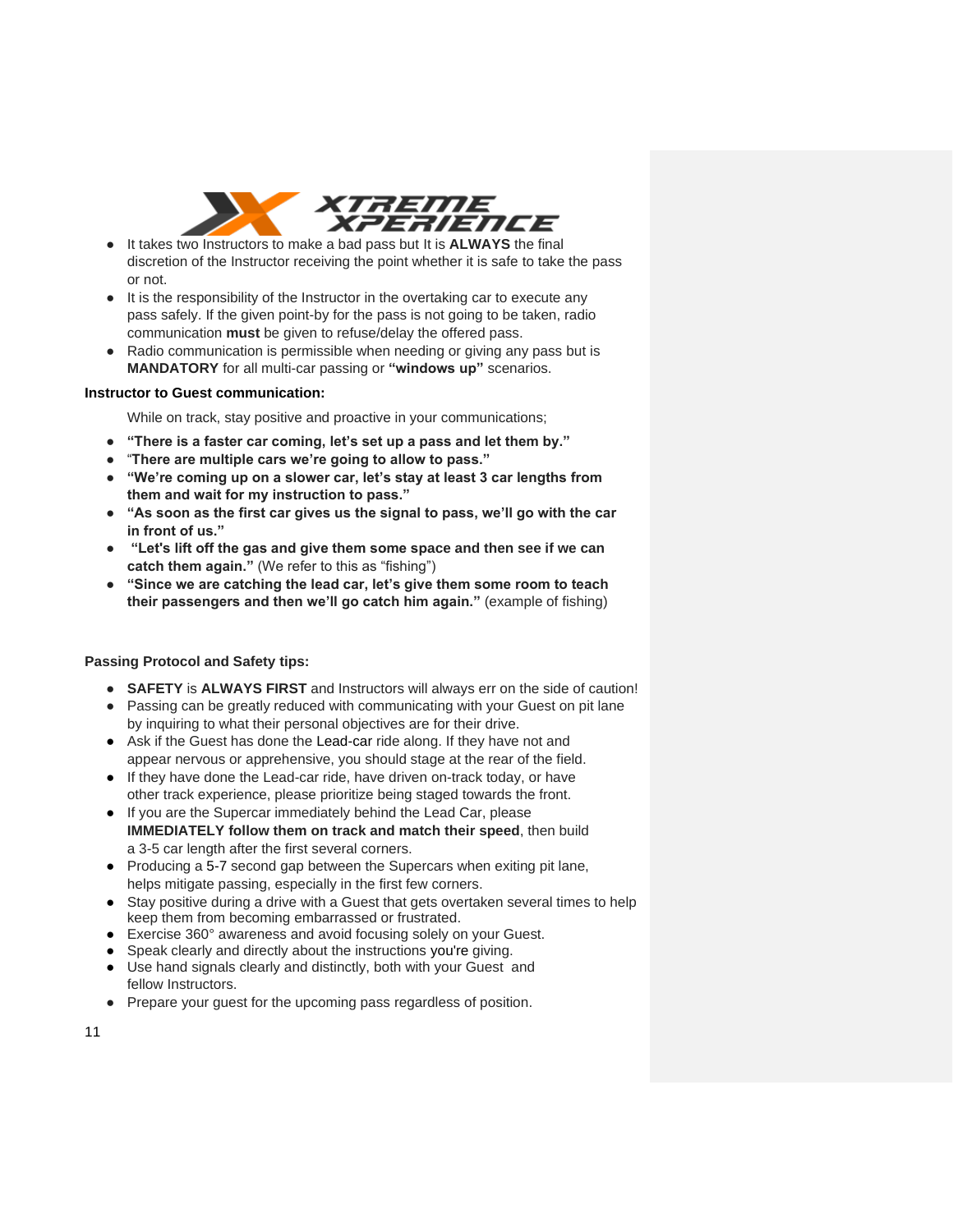

- $\bullet$  If you're on your final lap with just a few turns to finish, go fishing.
- Attempt to time and plan your pass or being passed, according to the aforementioned Passing Zones to minimize the disruption for both cars.
- Passing should be accomplished in lower speed areas wherever possible vs the high-speed zones. Avoid passing in narrow sections or tight "esses".
- Most of our Guests want to go as fast as they're comfortable or get the most out of their drive. Passing only becomes an issue if they feel they were not able to accomplish this. Following another car at a static distance of greater than 6 car lengths is totally acceptable and some Guests benefit from following someone else.
- If your Guest is clearly faster and within 3-4 car lengths of another car, accomplish the pass quickly and safely. Upon completion of a pass, return the focus to driving the line and smooth inputs and avoid your Guest overdriving.
- Most Guests do not have an issue with being passed, if their Instructor keeps it positive and it is accomplished quickly. Never dwell on the pass, instead refocus the Guests attention on driving the line, smooth inputs and positive reinforcement.
- If your Guest is held up by another car, assess the situation. What can you do to reduce the frustration and increase the satisfaction? Is the car in front of you behind the Lead car? Are there multiple cars being held up? Is there a large gap to the car behind you? Are you the last car in the group? Does the Instructor in the car in front of you have his/her hands full with a difficult Guest? Has the Instructor in front of you seen you? Can you slow your Guest in one section of the track to allow them to finish on a positive note? Many times, the answer to your problem is the space available behind you.
- Remember to **ALWAYS STAY POSITIVE!** It is up to you to change the dynamic in any situation that is within your control to safely do so.
- **REMOVE ANY INSTRUCTOR EGO**, remember this is the Guests experience, not yours, this pertains to the right seat *and* ride alongs.
- *Supercar colors: as you review this handbook you will notice we referred to our Ferrari as Crimson. Our goal is to avoid the use of the word "red" for any reason other than a Red Flag at any point during the event. All calls will be in the color/car you are in at the time of the radio call using an alternate for "red". Therefore it is important that you always know the car you are in.*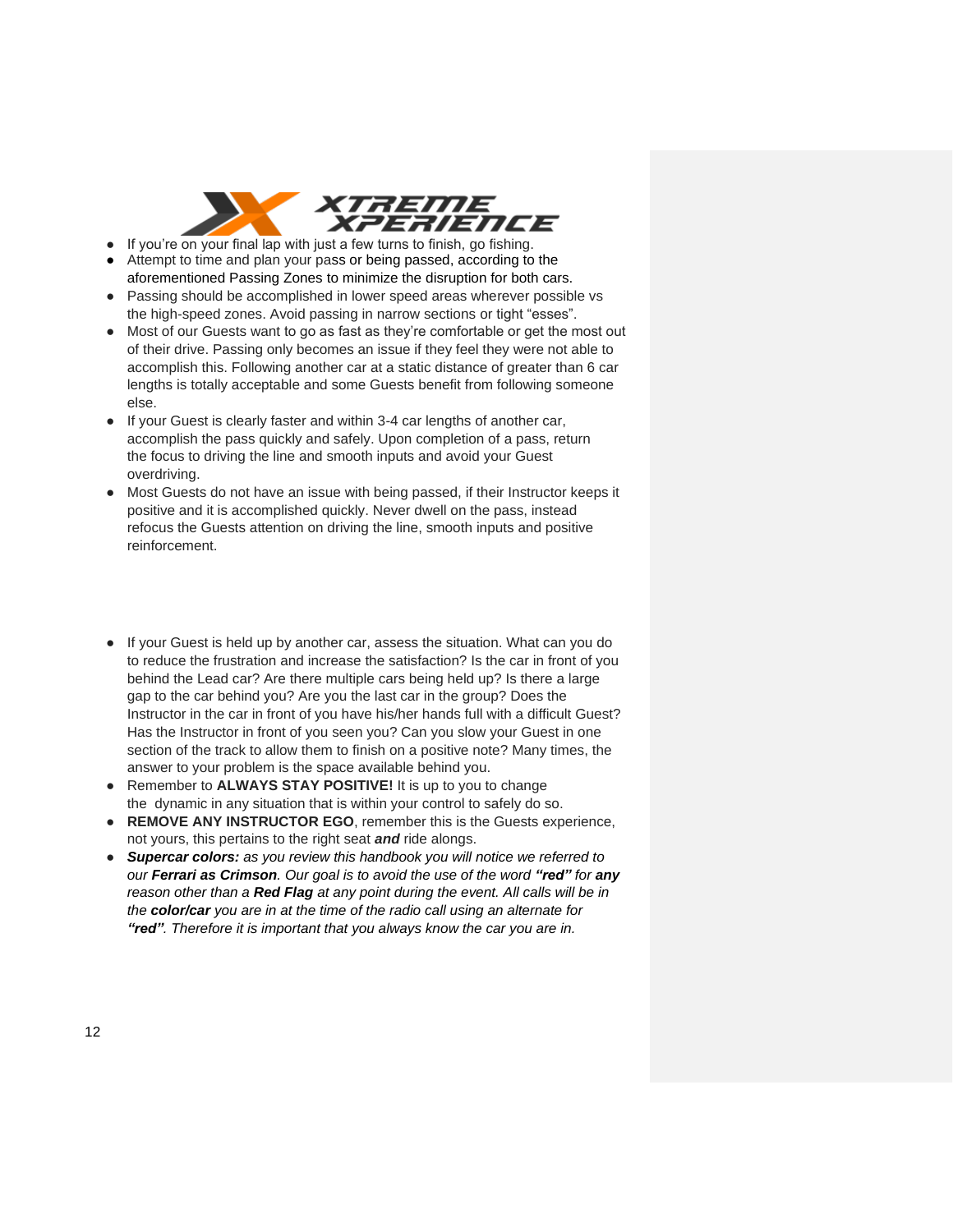

**The safest and best passing zone is on Pit lane ahead of your drive. Passing zones on-track are broken down into three levels of risk; Low, Medium, High and NO PASSING ZONES. Low risk areas are always the preferred passing zones but medium risk areas can be safe for passing so long as both Instructors are diligent to eliminate further risks. High risk passing zones should only be used in the event that the leading supercar is at a low speed (25 mph max) and the second car slows down to that speed before passing. Extreme caution should be used along with your best judgment to safely execute all passes.**



### **Low Risk:**

- Low speed, wide and straight portions of the track.
- Low speed, increasing radius corners.
- Beginning of straightaway prior to acceleration.
- Track position/timing where verbal communication is easy.
- Flat and clear areas of the track with good visibility through corners.

### **Medium Risk:**

- Sweeping corners (track width minimum width of approximately 30')
- Short Straightaways (flat areas of track)
- Medium-speed, large radius corners.
- Early portion of straightaways (≈30-40 MPH Maximum speed)

### **High Risk:**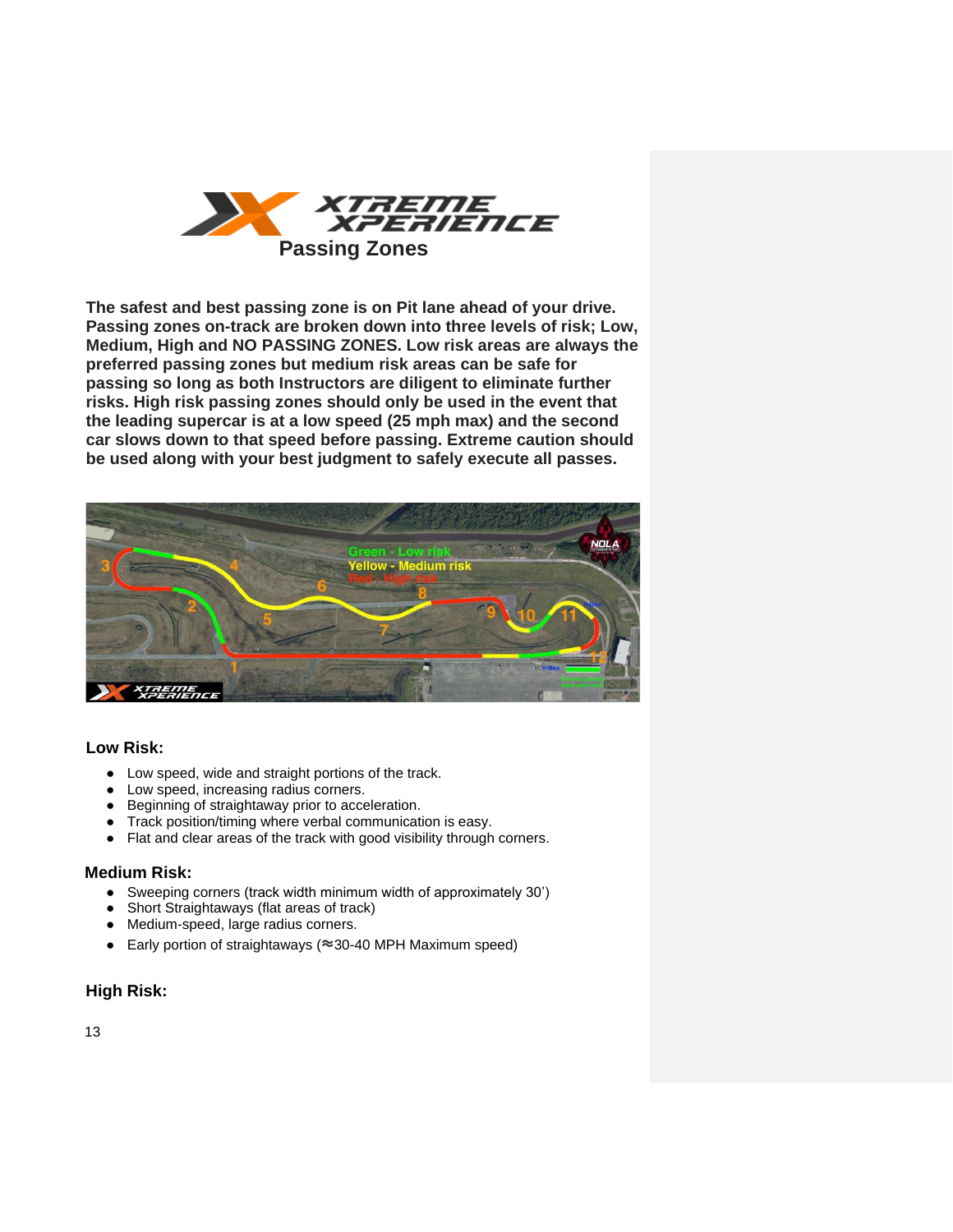

- Off camber areas ● Braking Zones
- Corners over 90 degrees
- Straightaway (minimal speed differential and under 40 MPH acceptable)
- Narrow portions of the track (straightaways or medium/large radius corners only)

## **No Passing Zones**

- Chicanes & hairpin corners.
- Blind corners or crests.
- Straightaway (no passing above 40 MPH)
- Up or downhill on approach to braking zones or corners.
- When in doubt, delay the pass!

#### **Considerations:**

- Prioritizing safe passing prior to long straight (many Guests are here just for straight-away)
- Large speed differential on straight
- No passing should be done while near 7/10 limit
- Guest ability may be a limiting factor to consider **before** executing a pass.

## **Morning Warm-Up**

- Vehicles will be fully prepped and Teched each day prior to warm-ups. Technicians will confirm the following: Wheels torqued, Tire pressures, measurement of brake pad and tire depths, oil and brake fluids checked, windshields cleaned, overall vehicle condition, warning lights noted and adjustments made. Vehicles will be started and allowed to reach a proper operating temperature prior to warm-ups.
- On track vehicle warm-ups are designed to assess operating functionality of each vehicle. Warm-ups are also the time to familiarize yourself with the track layout, cone layout, escape routes for possible on track issues, areas of concern discussed in morning briefing, passing zones and nuances specific to current track.
- Only a qualified Instructor or Technician is to conduct vehicle warm-ups.
- Ride-alongs during warm-ups may be offered to Safety/Medical personnel, XX TEAM members, track personnel, and Family and Friends with prior approval. Helmets and any other safety gear deemed appropriate, must be worn during warm- ups. **All participants must sign waivers first.**
- Radio checks will be conducted prior to any vehicle going on track.
- Initial warm-up laps to be conducted at a reduced speed to get heat into tires/brakes and fluids.
- Additional laps will increase in speed, but *never* beyond 7/10.
- A 3 to 5 second gap between cars is **mandatory** on track.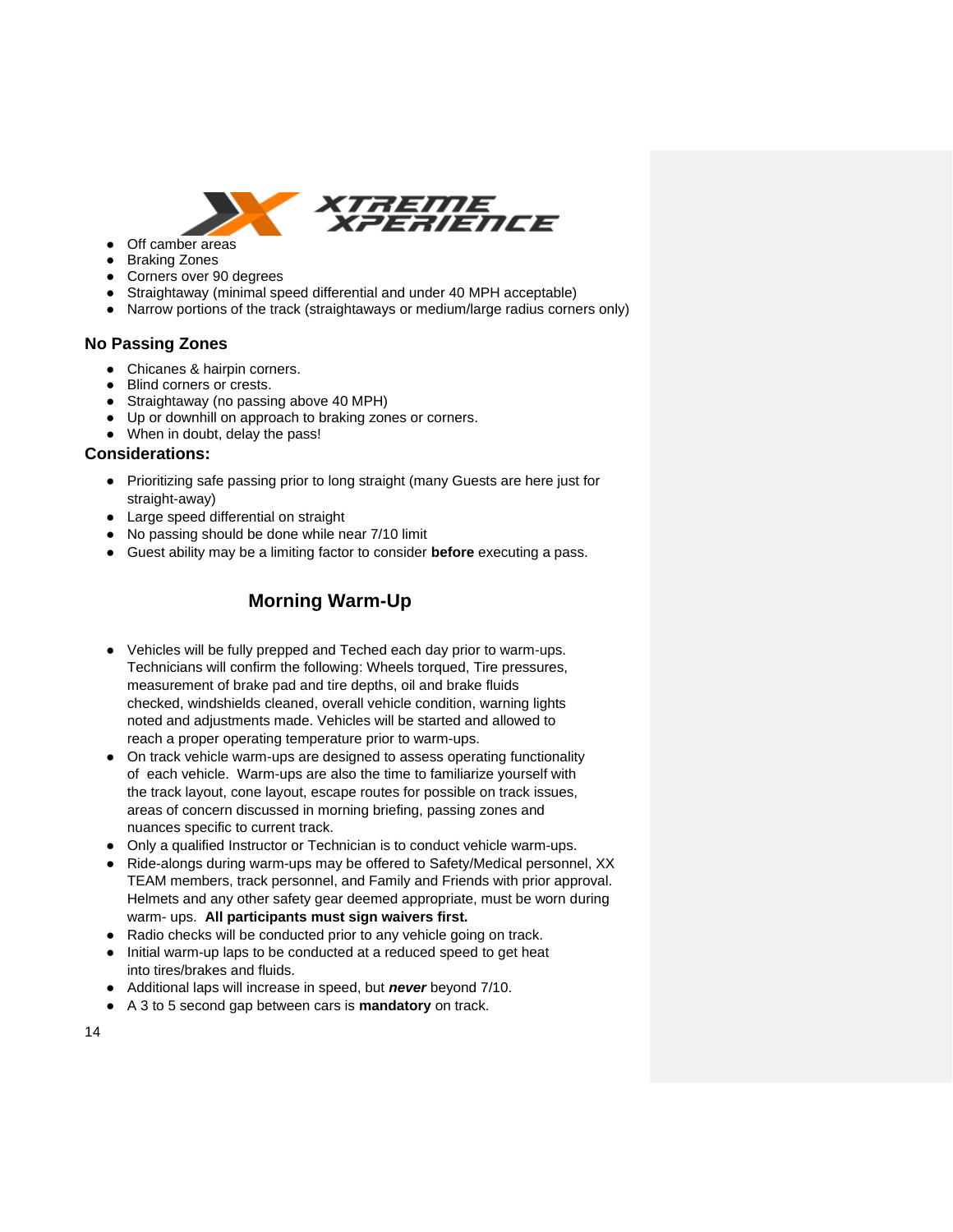

- Warm-up laps will be a 4 to 5 lap session with an additional full or half lap cool down. Pit Manager will decide on the amount of warm-up laps.
- **Passing drills are to be conducted** (multi-car & windows up passing)
- A "RED FLAG" drill will be conducted during warm-up laps to ensure all Instructors are familiar with the proper procedures.
- **Lead and Senior Lead Instructors** may instruct Technicians to 6/10 during warm-ups. The Technician will drive the first session so that they are available to fulfill their responsibilities afterwards. Treat the Technician as a VIP Guest and ensure you are not promoting or allowing them to overdrive.

## **XX 7/10 Defined**

Our 7/10 program applies to **ALL** Supercars, Lead Cars, inclusive of the track surface, the Guest as well as the Instructor. This is always limited by the lowest common denominator.

- If the car is jumping or engaging ABS under braking, experiences understeer when entering a turn or the car experiences oversteer upon exiting a turn. If these conditions exist, the driver has gone beyond our 7/10 driving threshold and must immediately slow down below 7/10. Trail braking is never permitted, all vehicles will be operated in the approved modes only.
- 7/10 of the Driver includes showing signs of over-driving: "white knuckles", "red mist" or any indication that they are not listening or are overwhelmed.
- 7/10 of the track includes keeping a 3' distance from curbs, cones, grass etc.
- 7/10 of the track surface includes when conditions are variable and we may have to dial back to keep things safe. If weather conditions continue to worsen, the Safety team will acquire feedback from the Instructors and reschedule drives ahead of conditions that may cause an incident.
- 7/10 of the Instructor includes remaining cognizant that although the Instructor, Supercar and/or previous Guests were able to achieve certain performance levels, there is zero guarantee that the current Guest can achieve those same levels of performance safely.

# **Communication**

**Pit Lane:** While in the pit lane, Instructors are to follow the **B.E.S.T**. practice.

- **B**uckle: Ensure the Guest is buckled and has the proper seating position.
- **E**xplain: Explain your hand signals, cone review, 3' rule and passing.\*
- **S**ignal: Signal to the Pit Manager that you have completed the essential communication needed and you are ready to stage.
- **T**est: Test the Guest on the hand signals and continue to talk about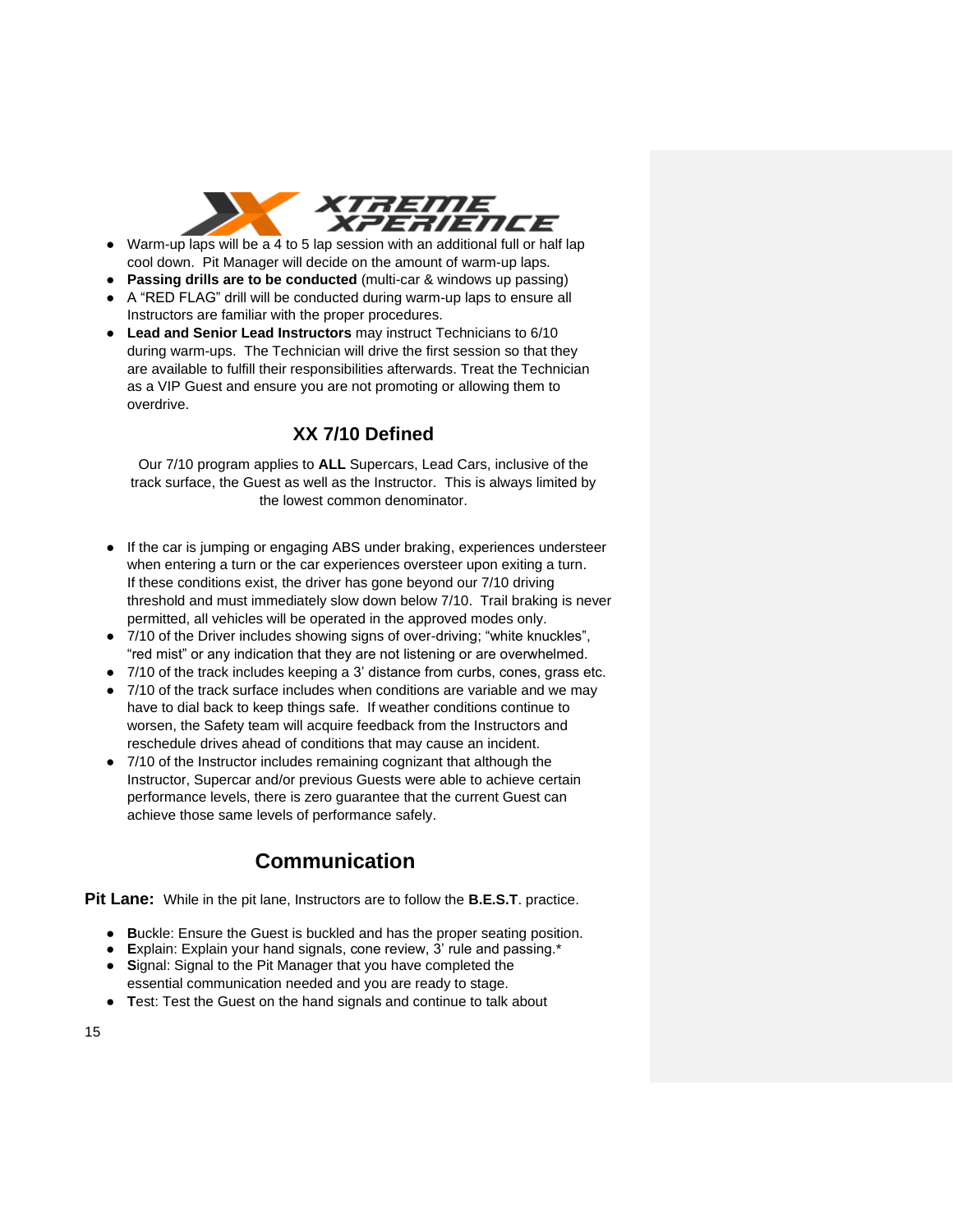

\*If your Guest has prior experience, prioritize staging first and then review hand signals, etc. Staging first and then reviewing, will help to avoid being at the back of the field for the experienced Guest.

## **What are the essentials to cover?**

- **Intro** *Ensure your V-box USB video is recording* and Introduce your Guest's name, your name, the Supercar you're in and the track you are on.
- **Wristband/Stamp** Ensure your Guest has a stamped red wristband and has attended class.
- **Past Experience** Determine if your Guest may have prior experience, or if they might be "comfortable". If they have driven other cars that day, begin tailoring the program to their goals. Look out for qualifying statements and clues to ego or disposition. Watch for the attitude signals that may lead to communication or flag conditions as the Guest gets more confident.
- **Hand Signals and Cone Review** Covers most important information they receive on track
- **3**' distance from all curbs, cones, edge of track surface, etc.
- **Specific Verbiage** Track specific, terms used (Your side, My side, Big Brakes, roll in the throttle, gently brake, etc.) Do not only say "apex cone", instead identify the apex by instructing them to the green cone and direct their attention to that side of the track. (Green Apex cone, Yellow Lift cone, Red Braking cone, Orange Turn-in cone)
- **Set Expectations** Based on prior experience and their goals.

## **Hand Signals Used:**

In addition to verbal communication, Instructors are required to use hand signals in the Guest's eye sight (between the dash and rear-view mirror). The following are Xtreme Xperience's required hand signals. **All** hand signals must be done with the Instructor's left hand to ensure the Guest can see the hand signals clearly.

- **Brake** A closed fist sustained **until** braking is complete, opening your hand only when the speed has been reduced adequately to safely enter the next corner. Explain that if you are pumping your fist it means you immediately require more brake pressure.
- **Your Side** (Left) Sweeping open hand to the left.
- **My Side** (Right) Sweeping open hand to the right.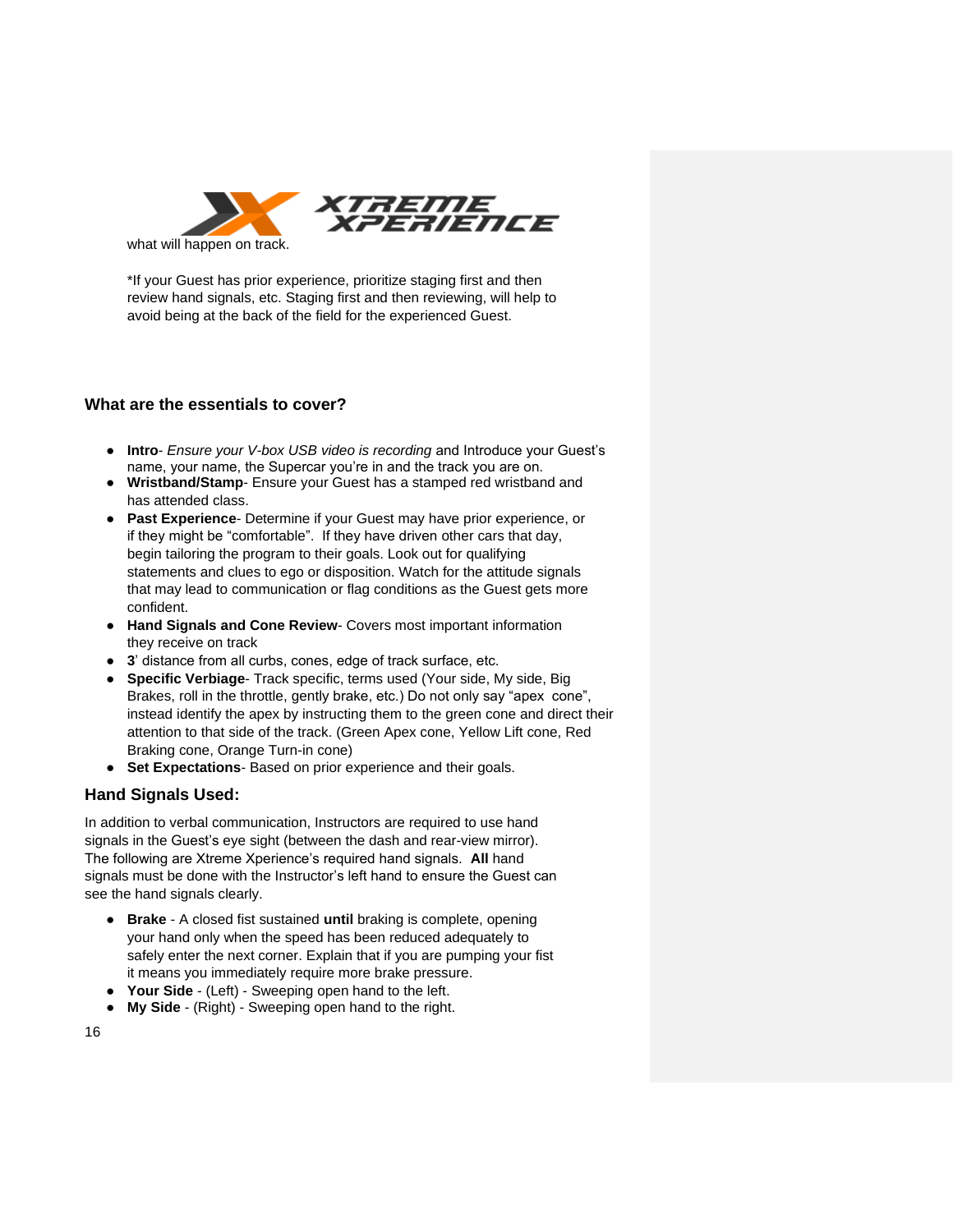

- **Lift** Upward motion with an open hand.
- **Accelerate** Forward and *brief* rolling motion with an open hand. If you are accelerating onto a straight away, transition from a rolling motion to a stationary arm forward to avoid over-encouraging your Guest.
- **Pointing** Index finger to point towards a particular cone or reference point.

## **In-Car:**

When on track, Instructors are to use the **B.E.S.T.** acronym for staying focused and on brand.

- **B**reath: Take big breaths, remain calm and focused, have your Guest take a breath if needed to calm them down.
- **E**yes Up: Your eyes should be **well ahead** of your Guest adjusting for their reaction time.
- **S**imple: Keep your verbiage simple and easy to understand.
- **T**ip: Provide them with positive feedback on what they did well, a way to improve, then another thing they did well to keep things positive. It is important to remember this isn't an HPDE event.

Your Guest is here to have fun and we shouldn't expect them to be perfect. We never want to grab the steering wheel to fine-tune their line. As long as they are safe and having fun, then we are content with their performance. We encourage and congratulate our Guests on their own personal improvements and keep the Xperience about them.

## **Additional Communication:**

- **DO NOT** drive or push your Guest beyond where **they are comfortable**. Their 7/10 is vastly different from your previous Guest, certainly different from your 7/10. Allow your "comfortable" Guest to drive at their pace and enjoy **their drive**.
- When on your final lap, alert your driver well before you approach the pit lane entrance (**several turns ahead**) to avoid missing it.
- Communicate proactively to your guest that a pass will occur.
- Offer to join them again on their remaining drives when possible.
- Explain if you're going "fishing" that it is to maximize their experience.
- If you feel the need to redirect or regain the attention of your Guest, tapping their arm between the shoulder and elbow is permissible. At **no time** is touching or pressing on a Guest's leg appropriate or acceptable.
- If your Guest is not driving the "driving/racing line", but is still operating the vehicle in a safe and controlled manner, you may communicate to them how to better drive the appropriate line. Only take control of the wheel to avoid causing or allowing an incident such as going off track, contact, etc.
- Blend line It is **imperative** that every single vehicle, driven by a Guest or Instructor is minding the blend line. Typically, we extend the blend line to the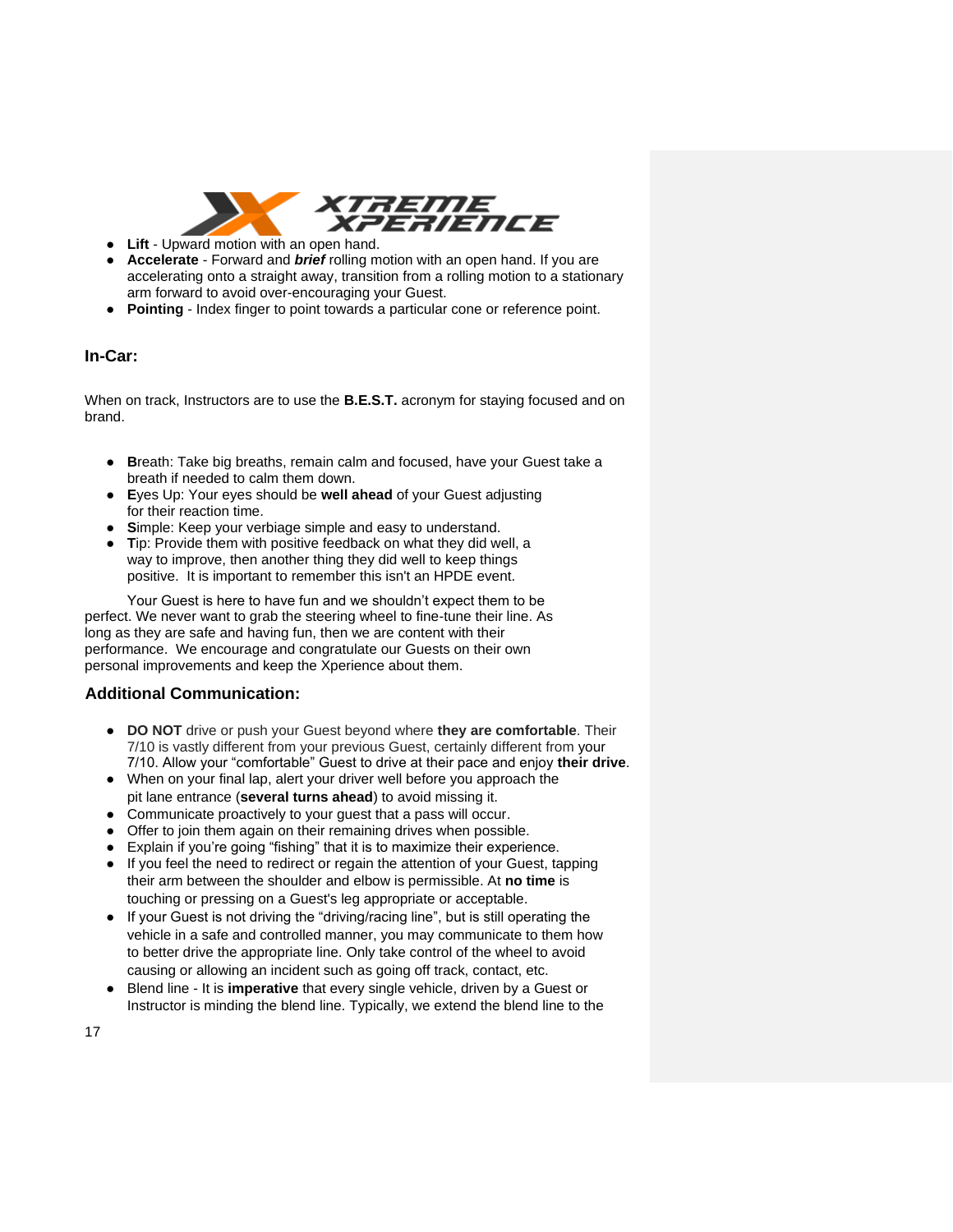

apex of the first corner to ensure there is minimal risk. We also are mindful of the blend line when we are entering the pit lane. There is **zero tolerance** for not minding the blend line because it poses an incredible risk to our program.

## **Emergency Communication:**

- In the event there is an impact, the first vehicle to arrive on scene will be the communication link between the scene and the Pit Manager. The Instructor involved will aid the guest if possible. It is important for all Instructors to remain calm and professional during any emergency situations. The communication for this situation is as follows:
- Stop Vehicle(s)-Assess Situation
- **Radio Call-Check for Fire**
- Stay in the Vehicle unless **ON FIRE!**
- Talk with your Guest-Check for Injury
- Relay Information-Look for any Additional Track Hazard(s)
- Continue Guest Service and Wait for Emergency assistance to arrive.
- **Runner**  If a vehicle begins an extra lap, they are known as a runner. This is a dangerous situation because we are likely releasing the next group onto the track and we now have to blend that car into the group entering the track. If you are unaware that you are a runner and hear the radio call, you need to have your Guest lift off of the gas and slow the vehicle down. The Pit Manager will advise you over the radio where you are to blend in. Never back up on track to go into pit lane and avoid stopping unless necessary. A Red Flag call can be made if the "runner" cannot be reached via the radio. Minding the blend line is imperative in case there is a runner.

# **Supercar Ride-along**

- A supercar ride-along occurs when a Guest chooses to have their experience with an Instructor driving the Supercar.
- Supercar ride-alongs will be split up amongst all qualified Instructors to allow for the shared enjoyment of driving with a Guest.
- Supercar ride-alongs will be positioned at the rear of the field, in front of any Rear Lead cars, to avoid interference with Guest drives on the first Lap.
- Instructors **will not pass any Guest drivers on the first lap**, unless the Guest ahead is so "comfortable" as to impede the Instructor/Rear Lead car from a 3/10 Instructional pace.
- Instructors conducting ride-alongs may increase the pace gradually with each lap. (4/10, 5/10, 6/10)
- Instructors may begin to pass Guest drivers on the subsequent remaining laps, but Instructors conducting Supercar ride-alongs will not exceed 6/10 at any point.
- Instructors should be especially mindful of their Guests enjoyment and ensure they are not becoming sick. If this occurs be proactive and slow down, otherwise the radio call is **"Black Flag, Crimson Ferrari sick guest"**.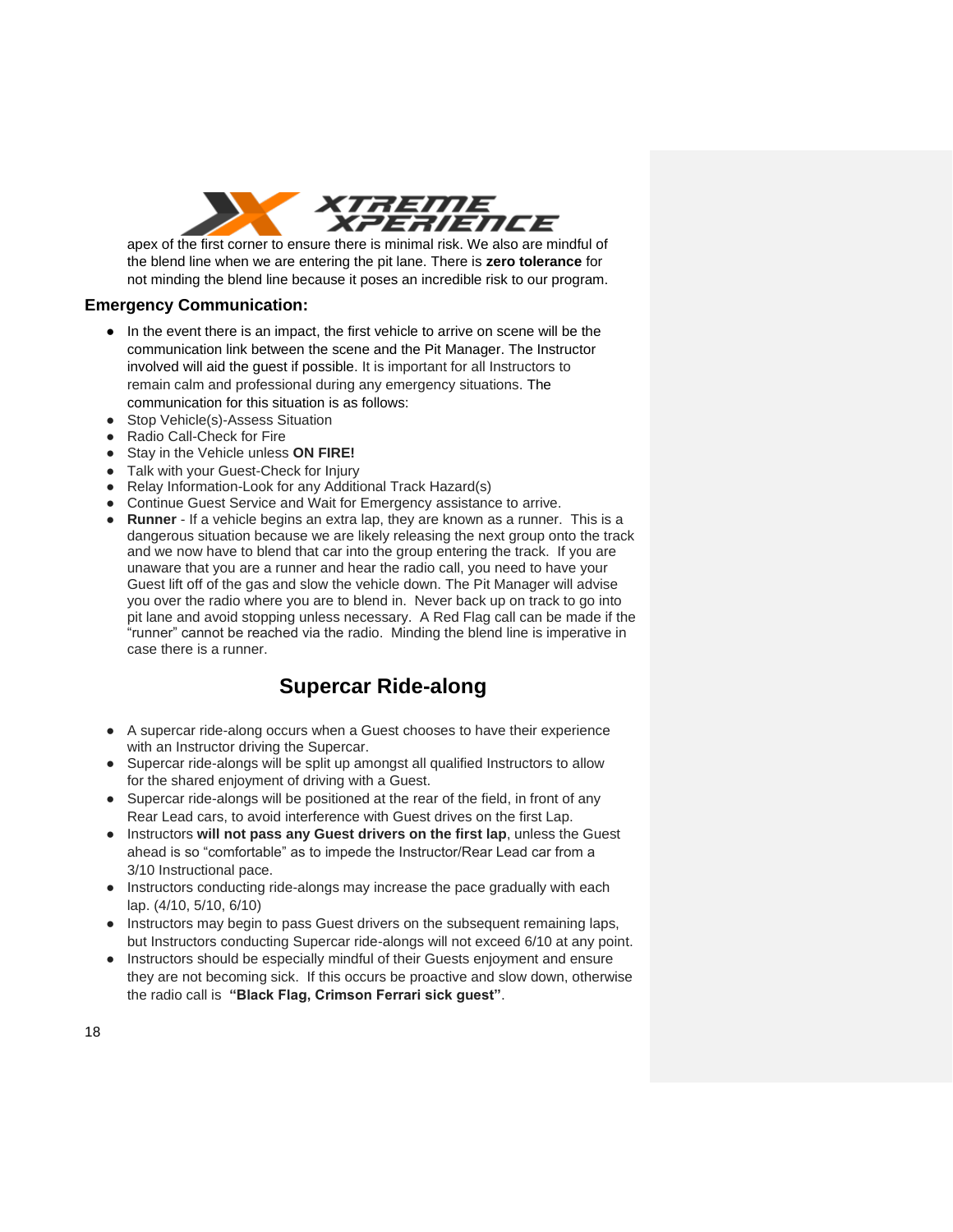

- Instructors will be diligent to monitor their rotation schedule at an average of 3 sessions in and 1 out of the car. Instructors are to take their breaks in the Instructor tent.
- The Instructor tent should be kept organized and clean to help maintain a professional setting for our Guests, to ensure the security of our belongings.
- Instructors should consider checking water coolers to ensure there is water/ice for our Guests and teammates.
- Instructors should report any unsafe conditions, as well as things that may need attention, such as full trash cans or a bathroom needing cleaning.
- Instructors **will** avoid congregating at the junction of Pit Lane and Helmet Land where they can impede on the flow of traffic.
- Instructors should avoid congregating on Pit Lane and avoid prolonged conversations with Technicians that may result in them becoming distracted.
- Instructors should always be expediting while on Pit Lane. Not congregating.
- Instructors should always ask the Pit Manager if they can take a break so that they are able to ensure there is enough relief available when needed.
- Fueling is done by the Instructor team throughout the day by means of a droptank, an on-site pump and rarely at an off-site pump.
- Instructors should be mindful to contribute to fueling to avoid it always being the same Instructors fueling every time.
- Fueling should be done with the **engines off** in the Supercars and the fueling person should identify the position of the fire extinguisher before they begin dispensing fuel. \*Unless noted otherwise by a Technician/Pit Manager.
- **Fueling personnel should never leave fueling unattended.**
- Ensure that the fuel nozzle is returned safely and the pump in the off position.
- If any fuel spillage has occurred, please inform the Safety Manager immediately and do not allow fueling to continue until it has been properly mitigated.
- **Do not re-enter the vehicle while refueling.**
- **IN THE EVENT OF A FLASH FIRE WHILE FUELING, DO NOT REMOVE NOZZLE FROM THE VEHICLE. BACK AWAY, SHUT FUEL OFF, AND EXTINGUISH USING THE 20lb EXTINGUISHER. CALL A RED FLAG AND NOTIFY THE SAFETY TEAM.**

# **MSRG Event Registration**

**[www.Motorsportreg.com](http://www.motorsportreg.com/)** (MSRG) will be used for all official registrations for Instructors. Each Instructor is automatically placed ON HOLD when they register and will be confirmed if a position is available.

## **How do I register?**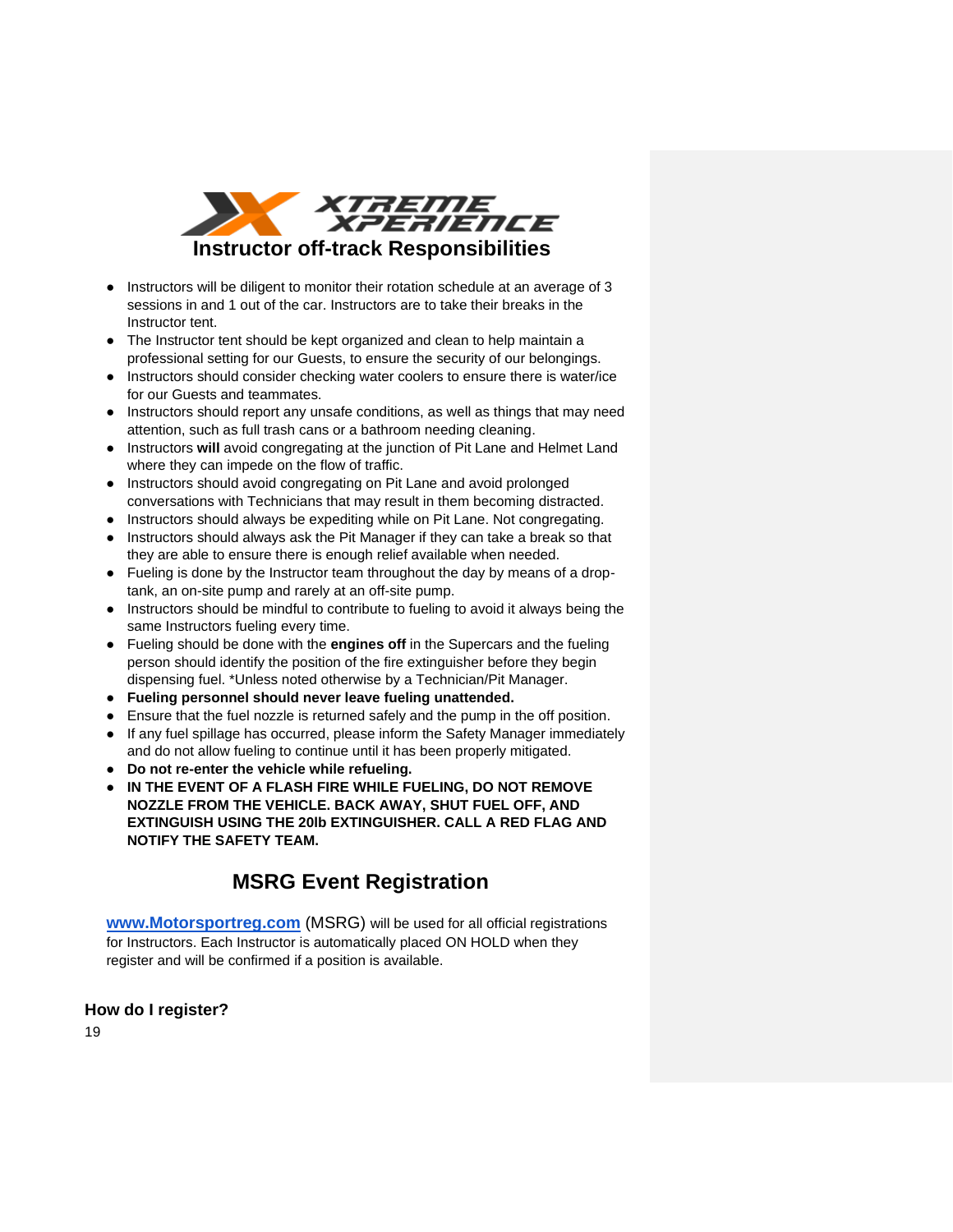

● Once you have created a MSRG profile, you will select the event that you would like to attend. Most events are listed 16-20 weeks out from the start of the event. When registering, it is most important to know the days you are available, if you will need lodging, your method of transportation, and the role you wish to fill. It is to every Instructor's benefit to sign up for any event they are interested in as soon as possible. The earlier the Instructor registers, the sooner they can be confirmed and the more affordable the travel expenses will be.

### **How do I know which role I will be filling?**

● If this is your first event with us, you will register as a New Instructor (NI). You will be assigned a mentor who will help you through the weekend as you learn our program. If you have completed at least 1 successful event with us, you will then register as a Professional Driving Instructor (PDI). Each Instructor will be asked to designate a "Home Track". If you are within 50 miles/90 min drive from your "Home Track", please do not request lodging as a PDI. This is defined as a Tier 2 designation.

#### **How are instructors chosen for each event?**

● If more Instructors than slots exist for an event, several factors will be used to determine who will get each position. Considerations include; Instructional quality, safety record, attitude, registration date, tenure with the company, other events attending and more.

#### **When will I know if I am chosen for an event?**

● Instructors will be sent a confirmation email if they have been selected. Instructors are usually confirmed 12-16 weeks out. Any instructor that is confirmed for an event is responsible for getting their travel info submitted a minimum of 4 weeks prior to the event. This travel information should be emailed to [Jim@TheXtremeXperience.com](mailto:Jim@TheXtremeXperience.com) as noted on MSRG event page.

#### **Free at-event transportation.**

● Transportation to and from the airport prior to 2100 hours, as well as to and from the hotel to track will be provided free of charge. (If you opt into the free at event transportation and then cancel within (1) one week prior to the event, a \$30.00 per day charge will be deducted from your event paycheck to cover the expense.

# **Drive the Fleet Xperience**

● Qualified Instructors (Senior, Lead, seasoned PDIs) are eligible to request a Drive the Fleet Xperience.

20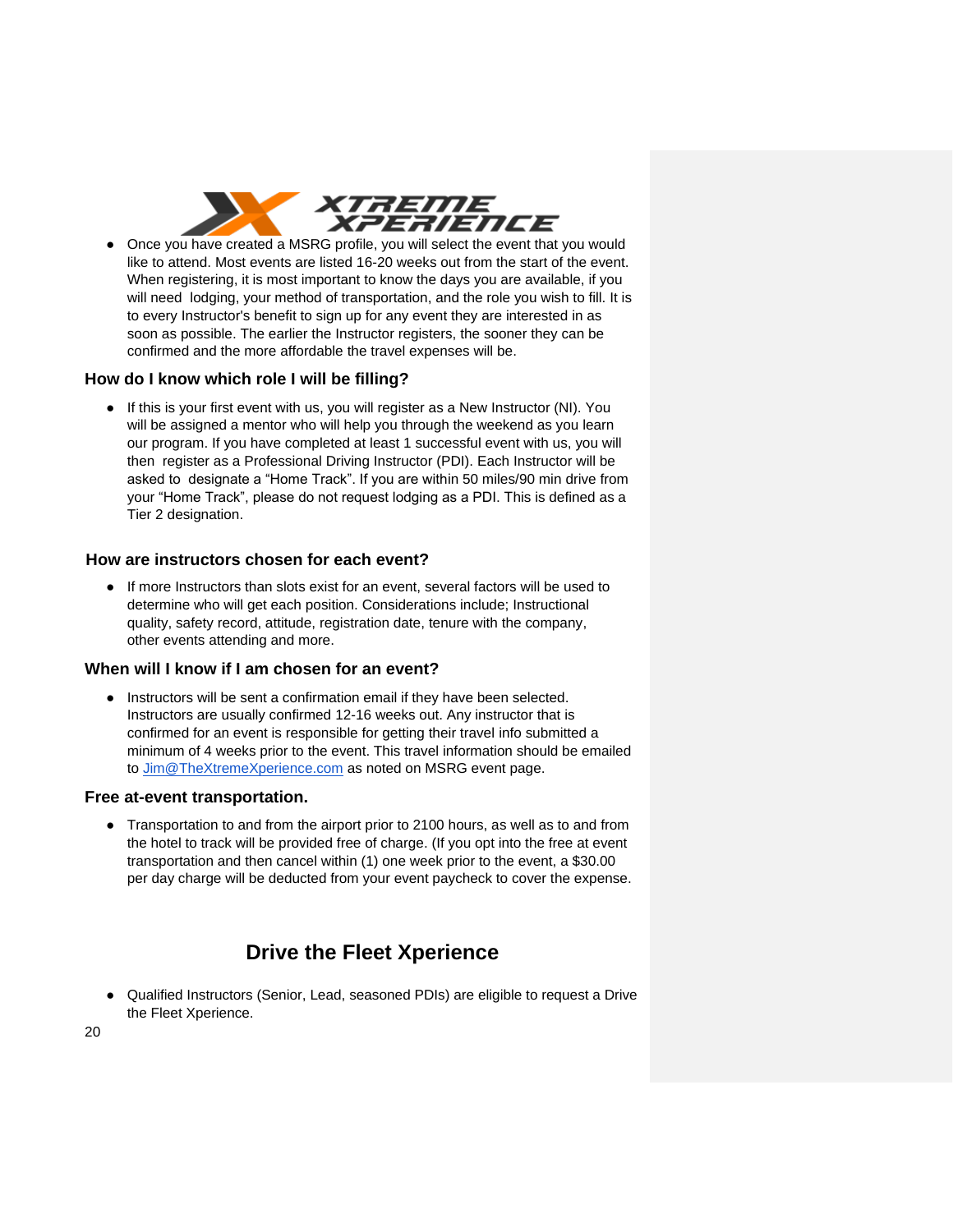

- The Guest will complete class, then a lead car ride and you will be introduced to them before/after the ride along. This is when you should discuss their motives and goals.
- The Instructor will remain with this Guest throughout their entire experience.
- The Shelby and Huracan should be driven at the beginning of their experience.
- Always work with pit service personnel to determine the ideal drive order as to consider lines/capacity. **DO NOT** take guests into any Supercars without consulting pit service personnel first.
- The drives are completed 2 in a row, a 1-2 session break, 3 more drives, another break, and the final 2 cars. Ideally this whole experience will be completed in under three hours.
- Some Guests may be overwhelmed after just one drive, and it is up to the Instructor's discretion if additional breaks are needed.
- **REMEMBER** that at **no time** should a DTF guest be allowed to overdrive the Supercars in our program. If this is a potential problem, consult with the Chief Instructor/Safety Manager.
- \*If you wish to work with DTF guests, please discuss with Chief Instructor/Safety Team

## **Lead Instructor Responsibilities**

The following information must be well understood and competently executed to be considered a *Lead Instructor.* Lead Instructor training is not complete until a consistent high level of proficiency is achieved in all tasks required from a Lead Instructor. Lead Instructors are held to a higher standard of conduct and should always well represent the Instructor Corps and Xtreme Xperience at all times. This includes the race track, hotels, restaurants, Karting facilities and any other time the Xtreme Xperience brand is being represented. Lead Instructors are also the first to help work with our PDI squadron to set up tents, fill coolers with ice/water, and help keep the event tidy and safe.

# **Xtreme Instructor Mentors Guide**

## **Who Needs a Mentor?**

● New Instructors (NI) or Instructors who have not instructed with Xtreme Xperience in the past 18 months.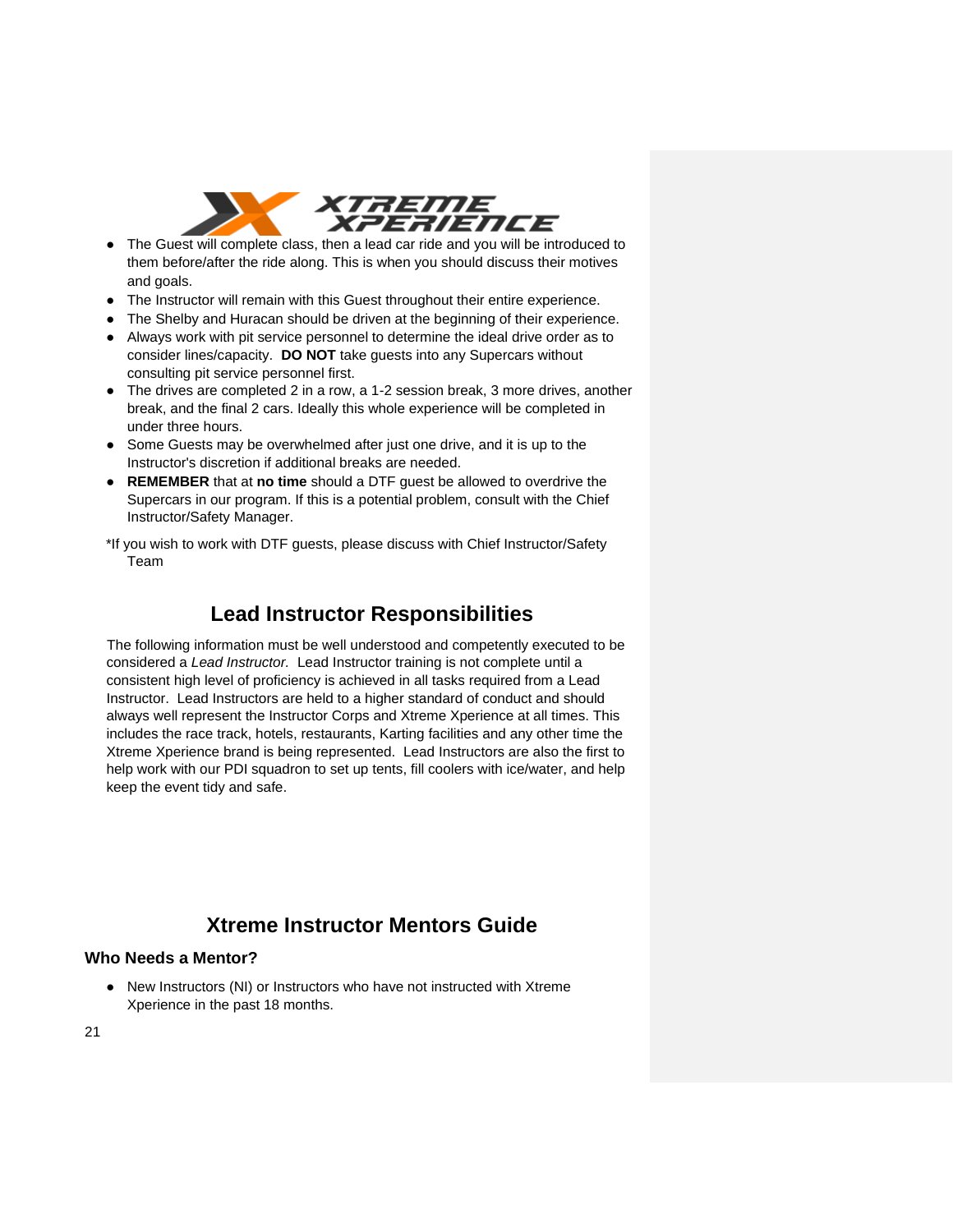

● All Instructors who have been assigned a mentor should do a "ride & drive".

### **When You Get to the Event as a Mentor...**

Mentors will be paired up by the Chief Instructor several weeks ahead of the event. Chief Instructors will correspond via email including the New Instructor's background and how they did with their completed mentoring quiz ahead of time. We will also send out a mentorship guide which covers everything you will need to review. Prior to the Instructor meeting on their first day, introduce yourself to the New Instructor you are mentoring. Confirm they have signed our waiver and acquire their Red wristband. Get them two Instructor shirts, one radio, headset and name tag. Accompany your mentee to set-up, meetings and warm ups, as well as answer any questions they may have.

## **Mentor Morning:**

- **Ride & Drive** The XX Mentor will instruct the New Instructor for the warm-up session. They will demonstrate their Pit Lane Speech, hand signals used, the verbiage and constant communication, passing procedures, 360° awareness and video protocols. Upon returning to pit lane, the mentor drives and the NI will instruct them as though they were a Guest. During this drive the XX Instructor will demonstrate some common mistakes made by our Guests and see how the New Instructor responds.
- Mentee learns expediting and will practice in different Supercars. Expediting skills should be refined to be completed within 20 seconds.
- Have mentees attend the 9:10 classroom session to learn the expectations set for our Guests and to ensure a consistent experience.
- After attending class, the mentee will ride along in the Rear Lead car for additional training.
- Afterwards, the mentee will instruct an additional session to the Lead Instructor signing off the mentee. If the NI requires additional in-car instructional time, this should be accompanied with study/review time outside of the car.
- Once the New Instructor is ready for Guest drives, handpick 3 Guests that appear to not be a safety risk for the New Instructor. Review all in-car video with the Chief Instructor/Safety Team.

## **How Do I Complete a New Instructor Evaluation?**

● The New Instructor Evaluation is to be answered truthfully and thoughtfully by the Lead Instructor signing off the New Instructor. If the New Instructor struggles in an area it is important for us to know. This feedback helps us improve the onboarding process.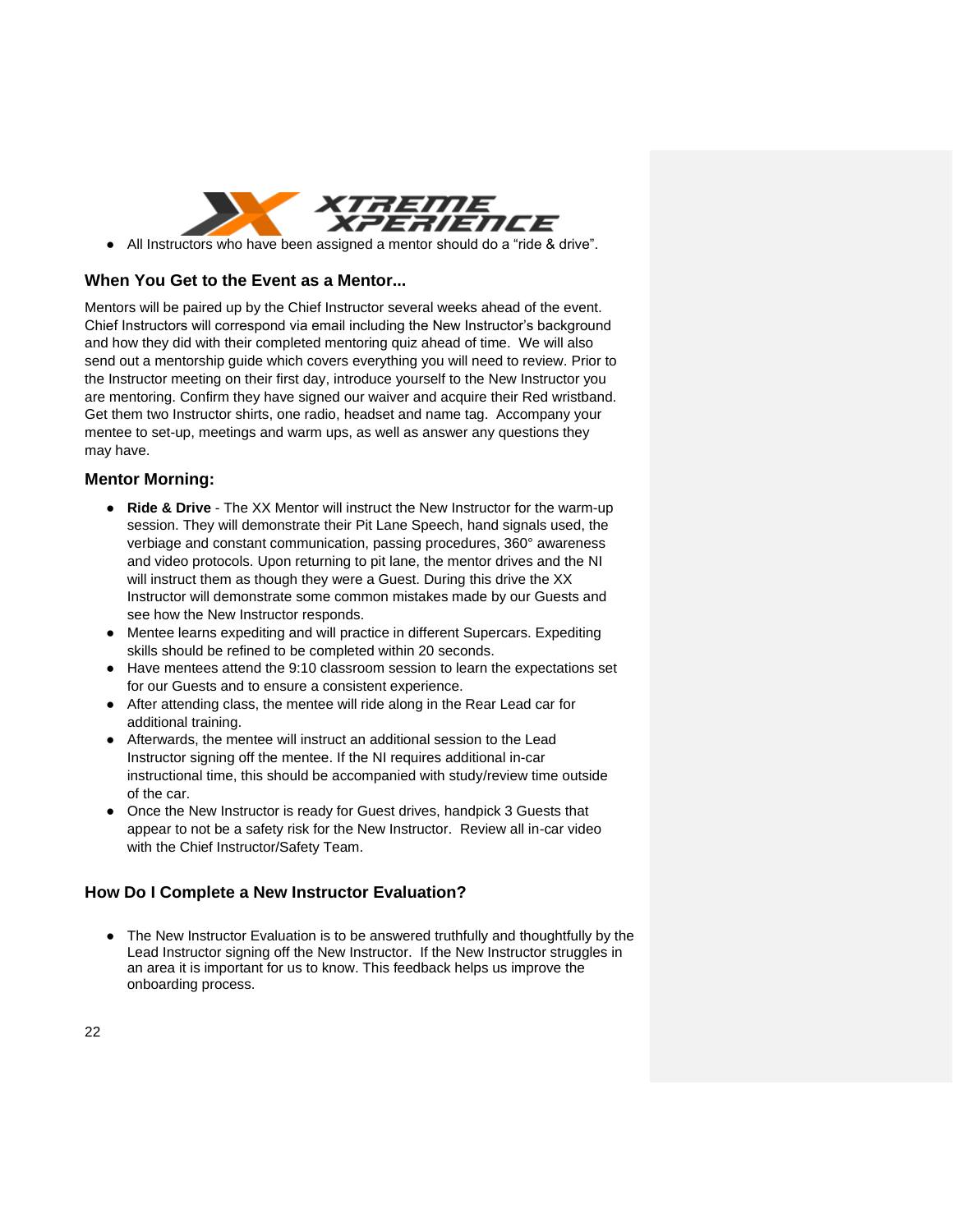

## **What to do During the Event?**

● Make sure you check in with your New Instructor frequently throughout the event to answer any questions they may have. Talk to them during lunch each day as well. After the first day, try to help them interact with our Guests as much as possible. If you are fulfilling a task that takes you from your mentee, ask another Lead Instructor to assist with New Instructor.

## **When the Event Ends.**

● Mentors should follow up with his/her mentored Instructor. Send a short email to find out how they enjoyed their time with XX and if they have any suggestions. Relay any important information back to a member of the Chief Instructor & Safety Team. The Chief Instructor will also send an evaluation to the New Instructor to have them review our program. This will help to improve training New Instructors or any improvements to the program in general.

# **One on One Classroom**

During a "One on One" classroom, a Lead instructor will be asked to teach the fundamentals of Xtreme Xperience's standard classroom to the Guest(s). Acquire the "One on One" board from FOH and meet the Guest(s). Once the "One on One" class is complete, the same Instructor will join that Guest in their supercar drive(s) after their ride along (stay close and assist with expediting).

## **Mandatory Classroom Information For a "One on One":**

- Introduction Instructor/Guest/vehicle(s) being driven, check for red wristband.
- Seating position and how to get into gear, seatbelt, USB readily available.
- Hand signals and verbiage used, listen to the Instructor and be SMOOTH in ALL inputs.
- Vision Eyes up, looking down track and through the turns.
- One thing at a time Lift off the throttle, Hard straight-line braking, coast through apex (no gas, no brakes), Squeeze the throttle beyond the apex as they straighten the wheel, be SMOOOOTH.
- Utilize the width of the track, leaving 3 feet of edge for safety on either side of the track. (outside to the inside, to the outside)
- Describe "driving the line" and how the track is coned to navigate them in the safest and quickest way possible around the track.
- Passing and being courteous describe the entire passing scenario and procedure from start to finish, from both perspectives.
- Explain how the driving experience will be more enjoyable if the Guest

23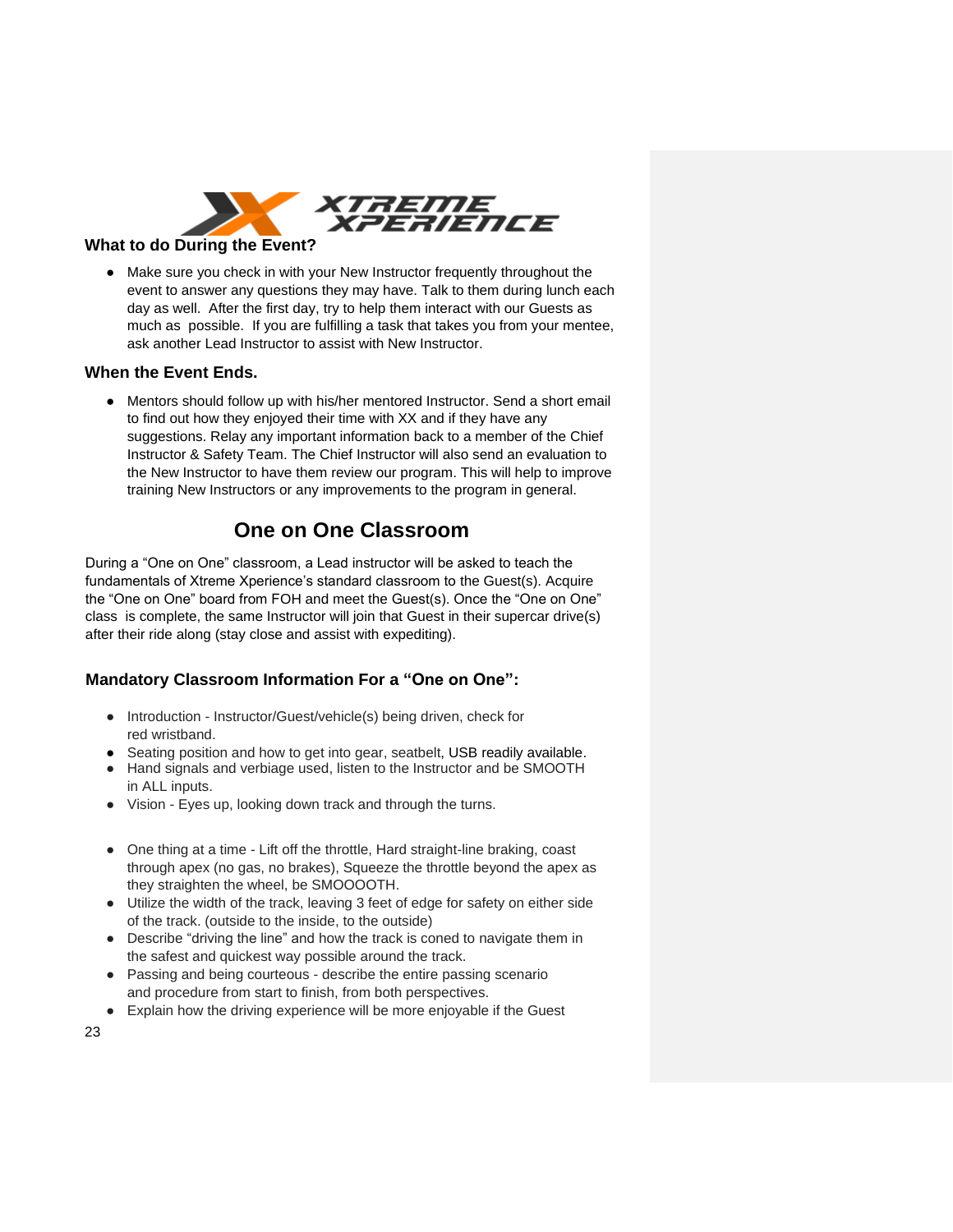

and Instructor are working together. If the Guest is not listening to the Instructor, the session may end early.

- Warning of punitive repercussions from 2-off, 4-off or contact with a foreign object. (\$200, \$300 & \$500 plus Insurance deductible; STARTING at \$6000.00)
- Lead car is **mandatory** and will be charged. \*can be waived by Mgmt.
- Answer any questions they may have ahead of their drive.
- Escort the Guest to the pit lane area, get them a head sock, into the proper line, explain what will happen next.
- Join them in their supercar drive. The Instructor that teaches the *"One on One"* class **MUST** be the Instructor for that Guest *or* help accommodate multiple Guests being distributed to other Lead Instructors.

# **Charger Rear Lead Car**

- The Rear Lead Car will remain within the defined 7/10 pace required by Xtreme Xperience at all times, **no exceptions.**
- Lead/Chase cars are to focus on Safety first, Education second, Entertainment third.
- Safety and Education should **NEVER** be compromised in the name of fun.
- Remain vigilant for track safety issues such as: local yellow, changing track conditions, changing weather conditions, track hazards, flag calls of any type.
- Rear lead drivers should maintain 15 MPH through the first 2-3 turns to fully exemplify driving "the line", cone definition, and hand signals. These low speeds will create a large gap, facilitating increasing speeds through subsequent turns and laps, gradually building up pace. Rear lead car drivers should exercise 360° awareness, be mindful of the position of the Front lead car. Rear lead should increase speed accordingly, so they will not impede on the Front lead cars successively increased speed.
- Maintain a proper distance (3-5 seconds) from the final supercar on track. Rear Lead begins at the very back of the field. Monitor the second and third cars (ahead of the final Supercar) determining the need to increase/decrease the gap on the final Supercar. This determines the likelihood of completing passes of the second and/or third car in line, based on current conditions.
- Lap #1: On the first lap, the Rear Lead should be focused on educating the individuals in this vehicle on the information presented in the Classroom session. Eyes up and looking ahead, hand signals, the track layout, meaning and placement of the cones, proper use of the driving line, proper braking, smooth inputs with hands and feet. Pace at the end of lap 1 should be 5/10.
- Lap #2: On this lap, the Rear Lead should be focused on additional education of the individuals in this vehicle. Maintain a proper distance (3-5 seconds from the final supercar), unless the last Supercar(s) are "comfortable", in which case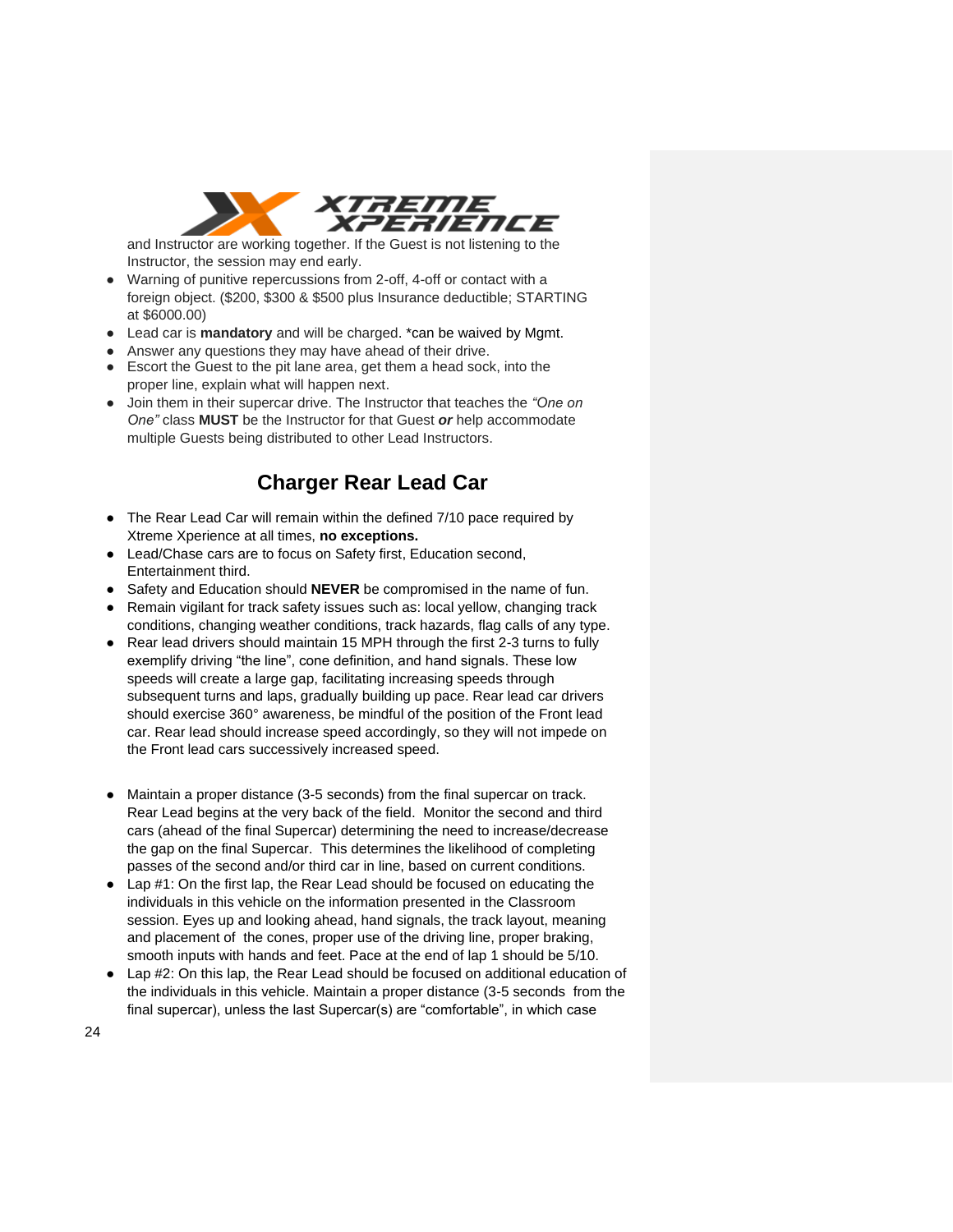

passing at the instructional lap speed is permitted. The pace at the end of lap 2 can be up to 6/10.

- Lap #3: On this lap, the Rear Lead should continue the educational presentation of our program, while not exceeding the 7/10 pace set forth in morning warm-ups. As long as the same 7/10 pace is being adhered to, passing is permitted.
- At **NO TIME** is the 7/10 pace to be exceeded. Also, the Rear Lead car should not adversely impact the Supercar drives of the Guests in front of them. At the halfway completion point of your final lap, turn on your emergency flashers and no further passing should be planned on, nor requested.
- The goal of a Rear lead car Instructor is to provide education to Guests, while requiring the least amount of passing possible, keeping in mind that the Supercars at the back of the field are likely driven by most timid drivers.
- You are responsible for monitoring the fuel level, as Lead cars should **never** go below ⅓ tank and ideally are filled at ½ tank.
- Lead Car Instructors should finish their stint by ensuring there is no trash or debris left behind and there is a full tank of gas. Driving the Lead car is one of the greatest privileges in the Xtreme Xperience program and it is important that we drive these cars responsibly to guarantee the safety of our Guests. We also do not want to overdrive these cars where it results in downtime at Tech for extra tire consumption or mechanical wear. Any Instructor who is reported to be showing signs of over-driving by the Tech team,may be removed from that role.
- **Rear Lead cars are to be driven ONLY by Lead Instructors or qualified Instructors, unless approval is given by the Chief Instructor and/or a member of the Safety Team. Instructors that abuse this privilege will not be permitted to drive the Lead Car in the future.**

# **Lead Car Red Flag Response**

**Lead & Senior Lead Instructors are trained to respond to an incident in the event that they might arrive ahead of Track Emergency Services. The primary goal is to relay information to the Pit Manager so they can better inform the Emergency team.** 

● When the **"Red Flag, Red Flag, Red flag, ALL Cars STOP on Track!"** call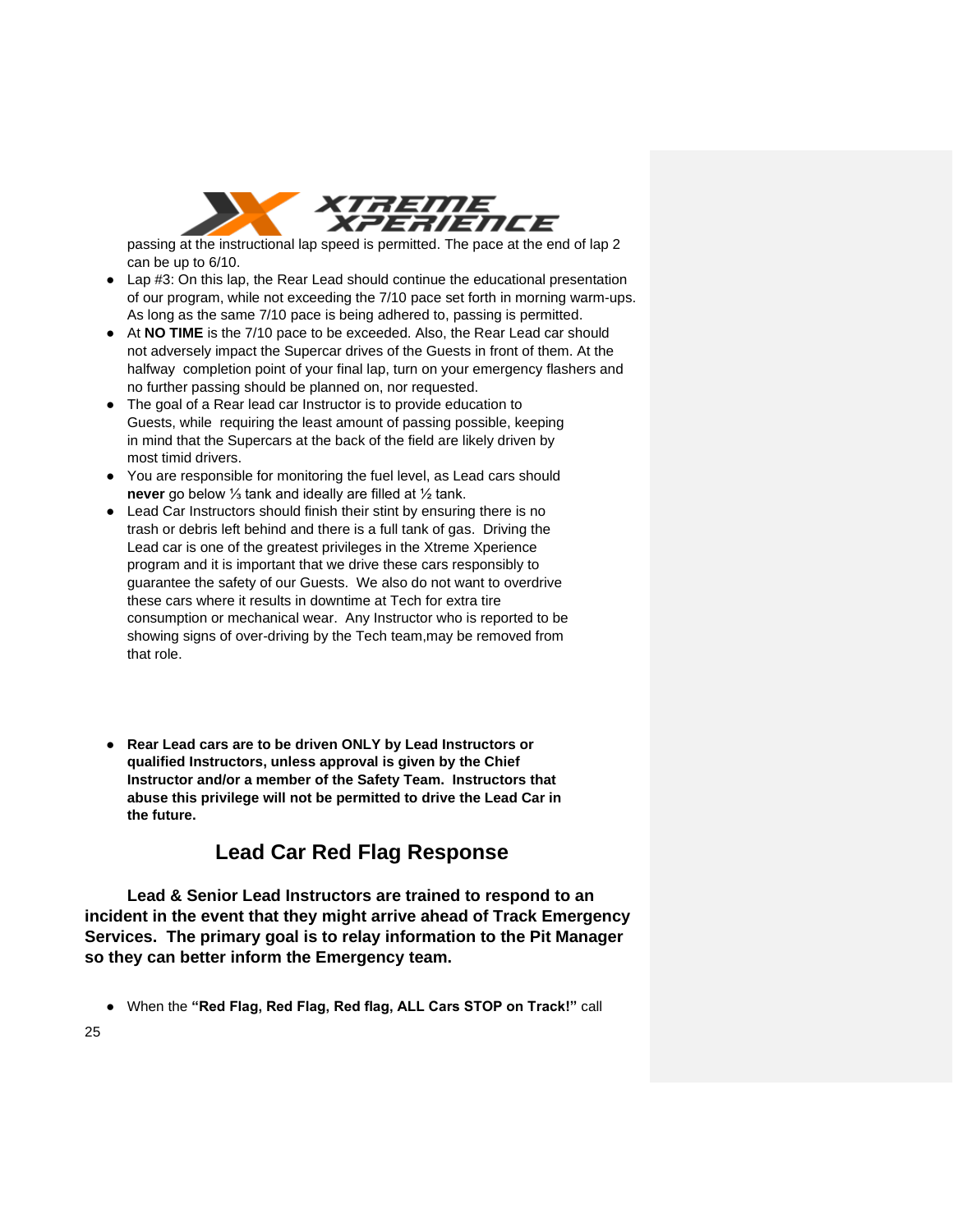

goes out, the Pit manager, Safety Team and all In-Car Lead Car Instructors switch to Channel 3.

- In-Car Lead Car Instructors listen to information passed between the Instructor making the Red Flag call and the Pit Manager.
- Once the Impact vs Safe determination, Vehicle type and Location have been relayed to the Pit Manager, the Pit Manager will dispatch Lead cars to the incident if applicable.
- Lead Car Instructors should then confirm to the Pit Manager that they are proceeding to the incident location at a moderate and **SAFE** pace. Be alert for parked Supercars or Emergency Vehicles on track in potentially blind areas.
- Do NOT drive through a debris field or past the incident, but rather stop 100 feet short of the Incident. Turn the Lead Vehicle facing **entirely** away (180 degrees away) from the incident and leave ample room for Safety Vehicles to pass through, when parking near the edge of track surface.
- Expedite communication with Pit Manager on channel 3 upon your approach to the scene, the radio call is: **"On scene, Impact** *or* **Safe"**. Keep all communications clear, calm and concise.
- Ensure that the scene is safe for you to approach and that you will not be making the incident worse by endangering yourself.
- Ask Guests (if any) to "please remain in the vehicle. No photography or video of this sensitive situation". **Release trunk latch**, exit vehicle, acquire Fire Extinguisher from trunk. Leave the trunk open and proceed towards the incident.
- Approach incident Vehicle(s) from passenger side (if possible) and at a 45 degree angle. Never approach the vehicle straight-on from front or rear.
- Look for signs of precarious placement, smoke, sparks or active flame as you approach. If you perceive imminent danger to your personal well-being, stay back at a safe distance and wait for the Safety Teams to arrive. Relay any pertinent information to the Pit Manager on Channel 3.
- If you deem it is safe to approach (no imminent danger to yourself) and smoke or flame is noted, pull the extinguisher safety pin and continue at the 45 degree angle to the vehicle. Hold the Fire Extinguisher in a ready position with your dominant hand on the discharge handle and your other hand on the nozzle.Advise the Instructor(s) involved in the vehicle incident that you see a potential hazard (smoke/flame) and advise them to exit the vehicle if possible.
- Once at the vehicle, insert nozzle in an open vent into the area involved with smoke/flame and release a 2 second burst of the dry chem ABC extinguishing agent. Do not breathe-in the agent. Stop agent release after the initial 2 second burst, remove nozzle from vent location and back away 6–10 feet with extinguisher.
- Re-evaluate the current status of the vehicle and repeat the procedure if safe and necessary until the situation is mitigated or the extinguisher is exhausted.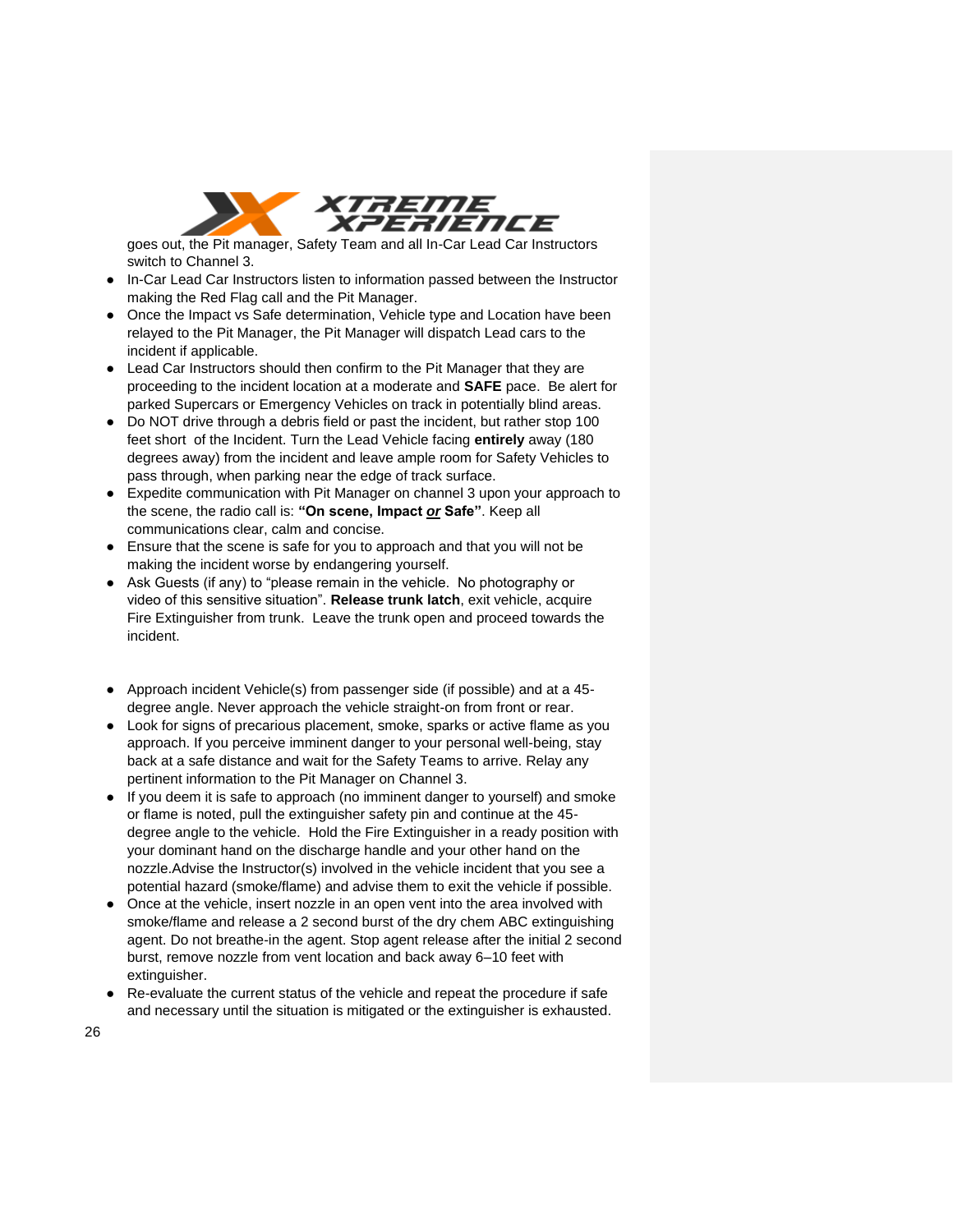

Vehicle vent entry location for fire extinguisher nozzle may need to be changed according to accessibility, visibility, vantage point and/or successfulness of initial agent discharge.

- Relay only pertinent information to incoming Safety units on Channel 3.
- Never compromise personal safety and create an additional victim situation.
- Remain watchful for possible flare-ups and other compromising complications.
- Remain calm, composed and professional to the best of your abilities.
- If no smoke/spark/flame is noted upon arrival at the incident, assure no imminent threat is present to your personal safety and approach the vehicle (passenger side) in the same manner. Check with the Right Seat Instructor as to the current condition of occupants and relay information to incoming responding units. DO NOT attempt to extricate individuals from the vehicle. Allow Medically trained personnel to evaluate, extricate, treat and transport occupants.
- If the Instructor in the vehicle involved in the incident is incoherent, the responding Lead Car Instructor will relay the information from the incident until the Safety Manager arrives.
- If you are the Rear Lead Car Instructor and first on the scene of a non-flammable involved incident, act in accordance with the aforementioned procedures of relaying information to the Safety personnel. Once the Front Lead and/or Safety personnel arrive on scene, update them with the current status and return to your Lead Car, switch to Channel 2 and Stand-by. The Senior-most member on the scene becomes the communicating Instructor and takes control of the incident.
- Once Emergency and Xtreme Safety personnel have arrived on scene, the Lead Instructor(s) relays any pertinent information to responding personnel and returns to the Lead Car. Switch back to channel 2, inform Pit Manager that you are back on Channel 2 and await further instructions for returning to Pit lane. Do not speculate or provide false information about the possible causes of the incident or any actions that may have led up to it, with your guests.
- Once back in Pit Lane, if you discharged your Extinguisher, drop off your guests and Thank them for their patience and send them back to the front of the Lead Car line.
- Remove the Lead Car from service, remove the discharged extinguisher from the trunk and have Tech replace it with a fully charged one.
- If the extinguisher was not used, have Tech or Safety assure it is safety pinned and zip-tied properly, re-attached in the trunk securely and fully operational, prior to returning to Lead Car service once again.
- Inform the Pit Manager when you are back in-service and ready to resume your Lead Car duties.

# **Senior Lead Instructor Responsibilities**

# **Charger Front Lead Car**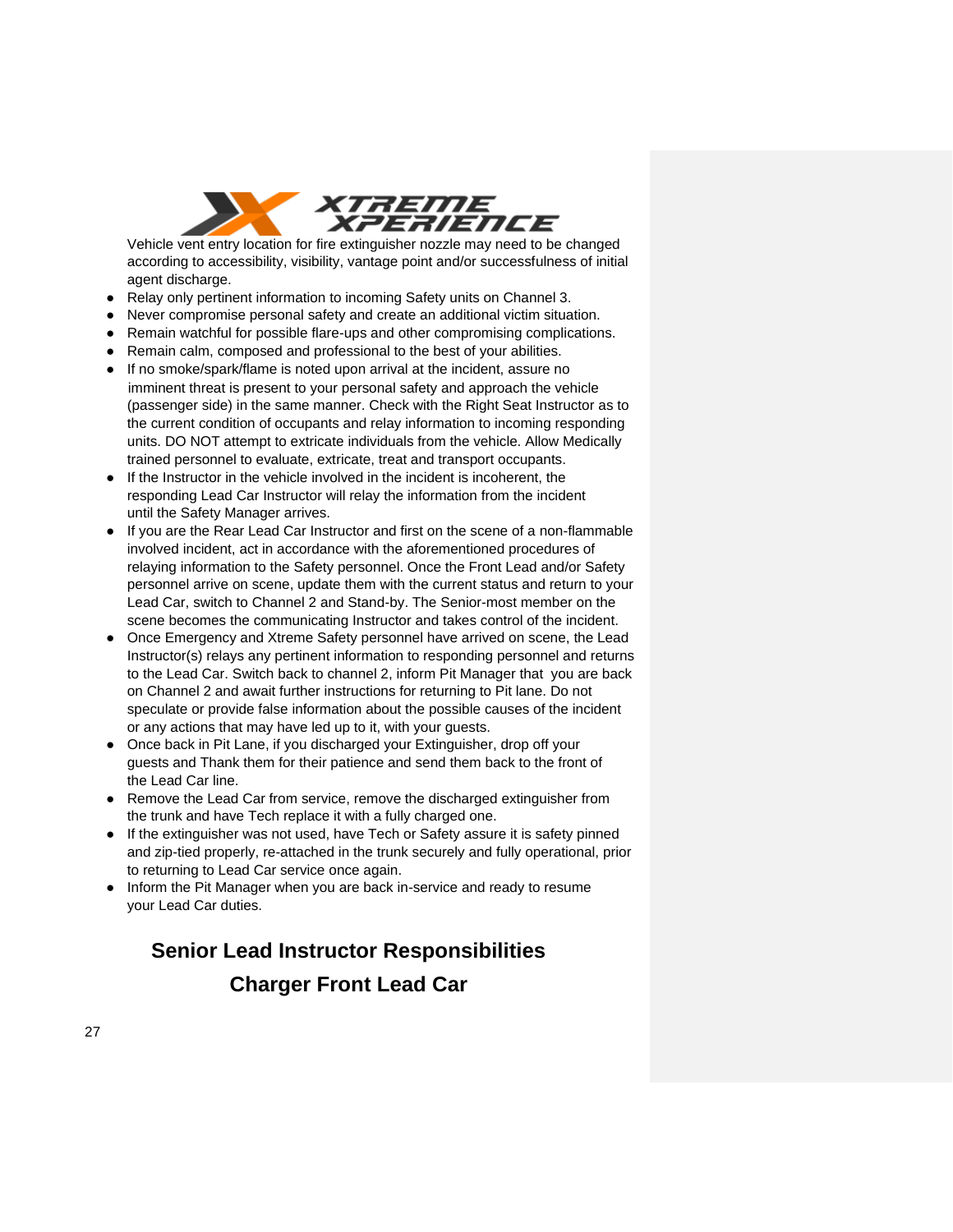

- Front Lead cars will remain within the 7/10 pace for quick 1st and 2nd laps with experienced supercar drivers, as well as the entertainment/final lap.
- Lead cars are to focus first on Safety, second on Education, third on Entertainment.
- Safety and Education should **NEVER** be compromised in the name of Entertainment.
- Remain vigilant for track safety issues (local yellow, changing track conditions, changing weather conditions, track hazards, yellow flags, black flags, red flags)
- Maintain a proper distance (3-5 seconds) ahead of the first supercar on track.
- Monitor the second and third cars behind the first car for possible need to increase the gap on the first car, as to allow passing by the second and/or third car. As long as this pace does not impede the remaining cars in the field, it will be helpful to create the gap needed for the front lead car to increase its speed on the second and third lap.
- When released by the Pit Manager to begin the session and enter track, pause in pit lane and make a brief and succinct radio call. "**Instructors, blue lights on, mind the blend line, be smooth, stay safe, # of laps, have some fun!". Be mindful to allow potential Runners to be called in.**
	- asterisk as well

**Commented [1]:** Hey Vince, we should add a Lap #4

- Lap #1: On this lap, the Lead car should be focused on educating the Guests in the vehicle as to the information presented in the Classroom session. \*(Eyes up and down track, the track layout, meaning and placement of the cones, proper use of XX "driving line", braking, smooth inputs with hands and feet).
- Lap #2: On this lap, the Lead car should be focused on additional education of the individuals in the vehicle. Maintain a proper distance (3-5 seconds) from the first supercar behind you, monitoring the need to increase pace. On this lap, the Lead car should be focused on continuing the education from Lap #1.
- Lap #3: On this lap, the Lead Car radio call is **"Lead Car; Checker lap, Checker!"** to alert all on-track Instructors of starting the final lap. The Pit Manager will confirm this call, the Lead car driver should repeat if there is no confirmation. The Lead car should continue the educational presentation of our program, while not exceeding the 7/10 pace.
- Once the Front Lead car reaches the 2/3 completion point of the third lap, turn on flashers to make your intentions apparent.
- Leaving ample time before pit entrance, (to slow the guests behind you to safely enter pit lane) the radio call is **"All cars on your final lap pit, pit, pit"**.
	- If no cars were passed during the session, the radio call is **"all cars on lead lap, pit, pit, pit."**
	- $\circ$  If there were any lapped vehicles, relay what vehicle(s) and # of lap(s) remaining to Pit Mgr. **i.e. "Crimson Ferrari has one more lap"**
- $\bullet$  XX program is 3 laps, unless we run a small track (<1.4m) we will run 4 laps. Checker flag will be on the final lap and you will spread the pace of the program.

28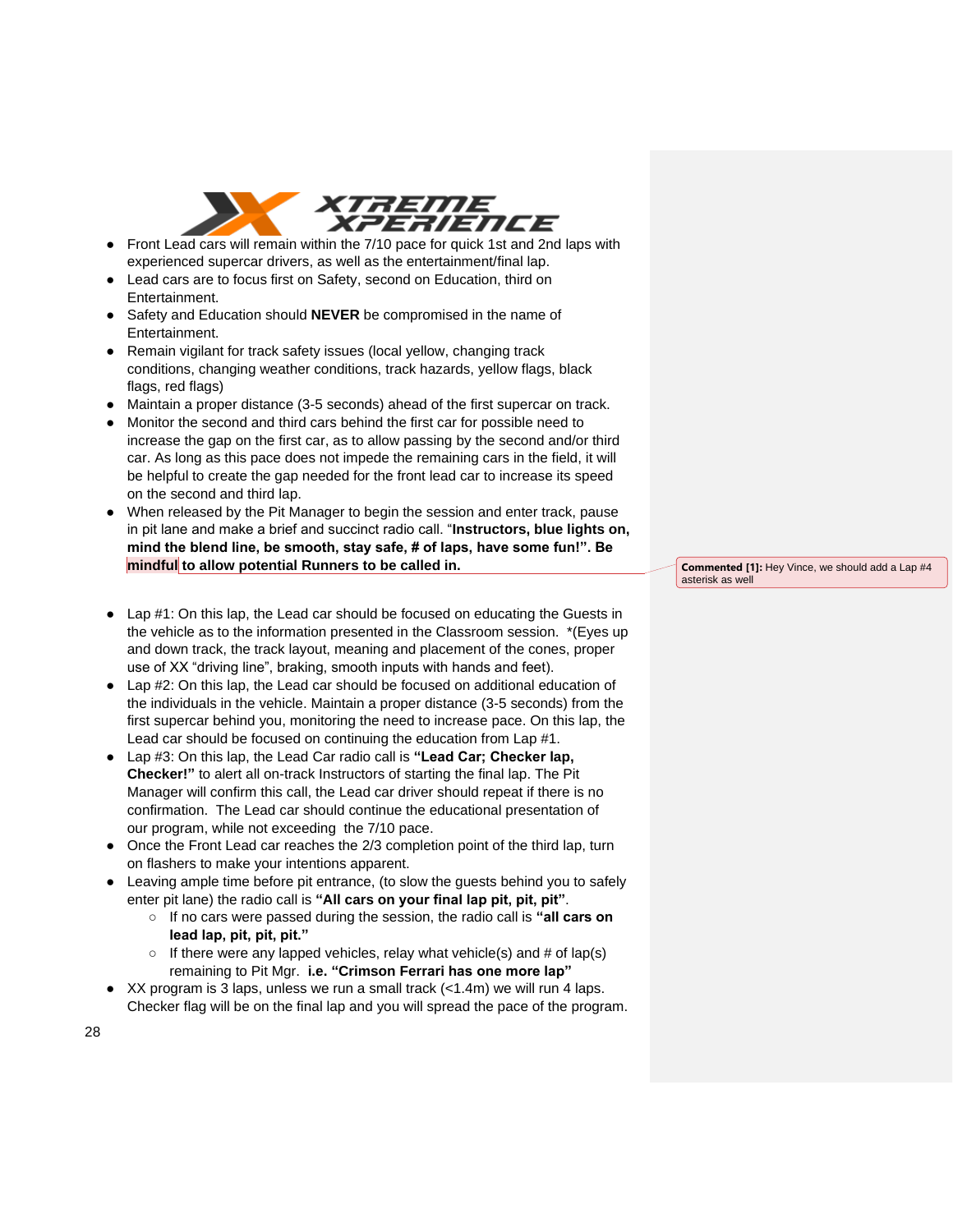

At **NO TIME** is the 7/10 to be exceeded. The Lead car should not adversely impact the Supercar drives of the customers in front of them if lapping the field.

# **Testing Track Surface Conditions**

## **If you are asked to check conditions:**

- Track surface temperature needs to be at 42° F or greater, free of snow and/or ice. Ensure the thermometer is held the proper distance from the surface to achieve an accurate reading. Rain and/or standing water may be acceptable, depending on the track compound and grip level.
- Using a lead car with one additional instructor at a slow pace, drive the first lap to look for standing/running water. In a straight line, try an aggressive braking maneuver at low speed for an initial grip test. Roll in the throttle sharply through a slow corner as a final grip test. \*\*Consideration should be made to assess and protect the potential hazard of our theoretical most erratic Guest driving the least stable car, at the most dangerous part of the track amidst increasingly dangerous conditions. Using your enhanced skill set of knowing what it feels like just before control is lost, determine how broad that spectrum is, how much room for error there will be, and whether or not the event is safe to continue. The forgiveness of a lead car should be taken advantage of to produce a more thorough assessment than what can be risked in a supercar.\*\*
- Report all findings to the Safety Manager, Pit Manager and General Manager.
- If the grip level in the lead car is acceptable, a Sr. Lead, Chief Instructor or Safety Manager will take a RWD supercar with one additional Instructor at a slow pace. In a straight line, try an aggressive braking maneuver at low speed for an initial grip test. Use an aggressive acceleration technique to check for wheel spin. If neither happens, begin searching for the optimal rain line at a gradually increasing moderate speed. A grip level determination will then be made. \*\*Despite Guests being warned before their drives and coupled with the Instructor actively begging for their patience with the accelerator, it should be determined on the test drive what might arise if a Guest becomes erratic at a very inopportune time\*\*

## **Classroom**

The Classroom is a mandatory safety briefing that lasts no longer than 25 minutes. All drivers must attend a classroom briefing prior to driving. Classroom times are specified and must be adhered to. Obtain the start times for each class from the Event Memo or FOH. Once all guests are seated, introduce yourself and begin the classroom presentation. Use the slideshow as a reference to help with visuals throughout the class. The following items are what **must** be covered when teaching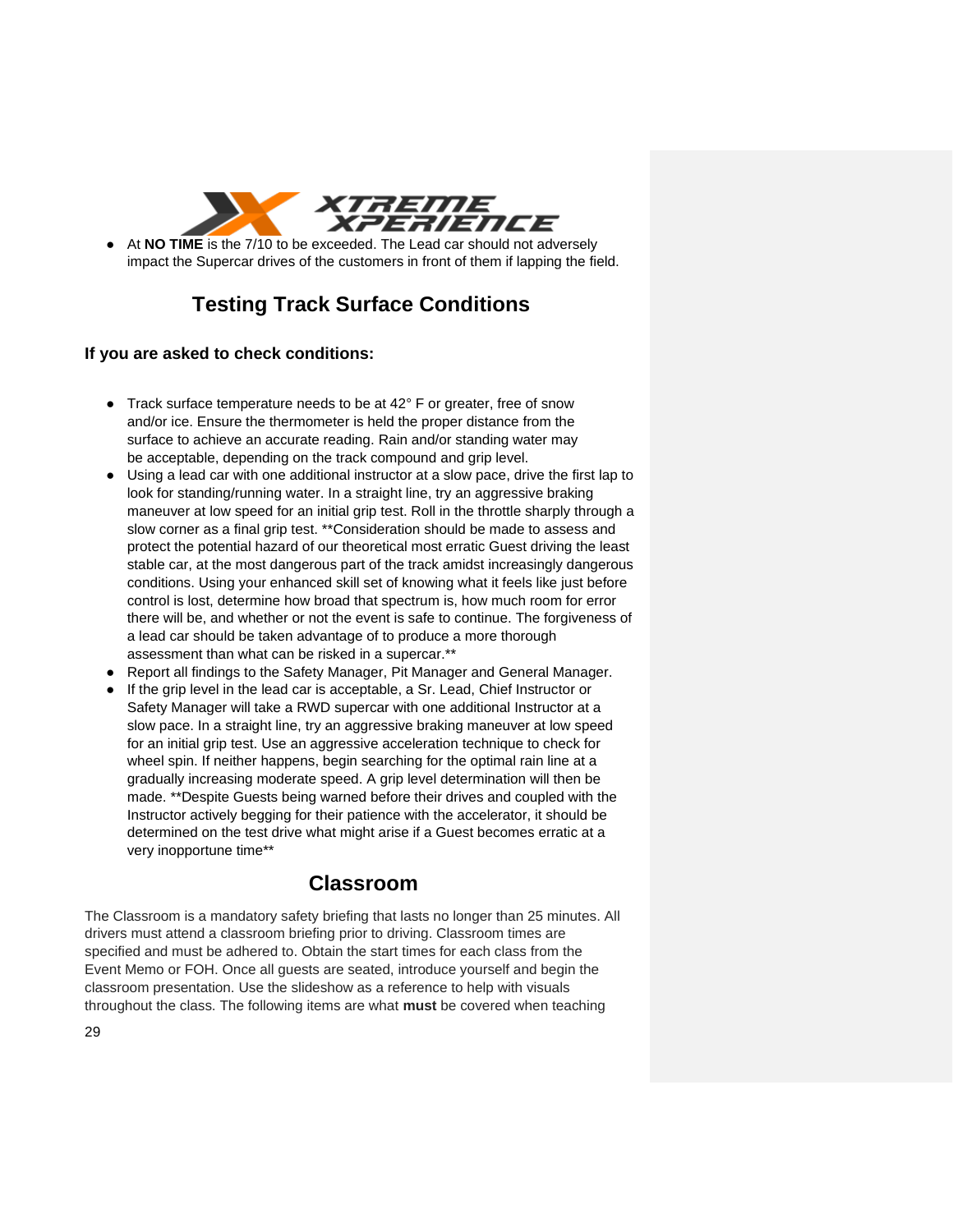

class. The Classroom Instructor will be on channel 5.

- **INTRO: The Open Road slide is displayed until class begins, give a brief explanation of the program.** Introduce yourself and welcome the Guests to Xtreme Xperience. Speak briefly about Xtreme Xperience and our program. *"Real Supercars, Real Racetracks, Real Instructors"*
- **WHERE DO I GO?:** Explain to the group that first they must have checked in and signed the waivers. Check to ensure everyone has a red wristband. (If they do not have a red wristband, they must go back to FOH after class and sign the waivers to obtain their wristband prior to driving). From there, give a brief walkthrough of our program. "You are in class, next, head to the two lines in pit lane, get your head sock and helmet, go for a lead car ride, drive your supercar(s), check out, pick up some swag, go home and brag about your Xtreme Xperience." Ask if anyone has pre-purchased the Lead car. Mention that it was a great decision and everyone in the room should "see the track before driving the track".
- **SEATING POSITION:** Sit up nice and straight. Adjust the seat so there is a good bend in the knee with the brake pedal depressed, ensuring they have maximum control over the brake pedal. Hands at 9 and 3, ensure they have maximum control over the wheel.
- **GETTING INTO GEAR:** Briefly touch on the specifics on how to get paddleshifting Supercars into gear.
- **HAND SIGNALS:** Thoroughly explain and demonstrate ALL of the hand signals that they will see throughout their experience, and what verbiage will be used to accompany the hand signals.
- **EYES UP:** Explain the importance of keeping their eyes focused ahead on where they want to go. Look as far as possible down track, through the corner, and keep an eye out for reference points. (Cones, brake markers, etc..)
- **DO ONE THING AT A TIME:** First Brake, then steer, then gas. Brake in a straight line. At the end of the braking zone, melt off the brakes. Patiently wait for the Turn-in cone and then turn into the corner, coasting through the corner until the apex, no gas or brakes, slowly accelerate as you unwind the wheel.
- **DRIVING THE LINE:** Use the slide *"Driving the line"* as a visual aid to walk the Guests through our cones. Start at the Yellow lift cones and instruct the Guests through our lift cones, brake zone, turn in cone, apex, and track out. Utilize the entire track width, less 3'. From outside, inside, outside, but ALWAYS leaving three feet of unused track surface on either side. **THE 3 FOOT BUFFER ON EITHER SIDE OF THE VEHICLE MUST BE MAINTAINED AT ALL TIMES!**
- **BE SMOOTH:** Be smooth with every input made when driving the supercar. Be proactive, not reactive. The further ahead we're looking, the smoother we will be,
- **HOT LAP:** There will be a video in the presentation showcasing an Instructor driving at speed around the track. Instruct the Guests through the video.
- **SECOND LEAD CAR TEASE:** The track is very technical with many nuances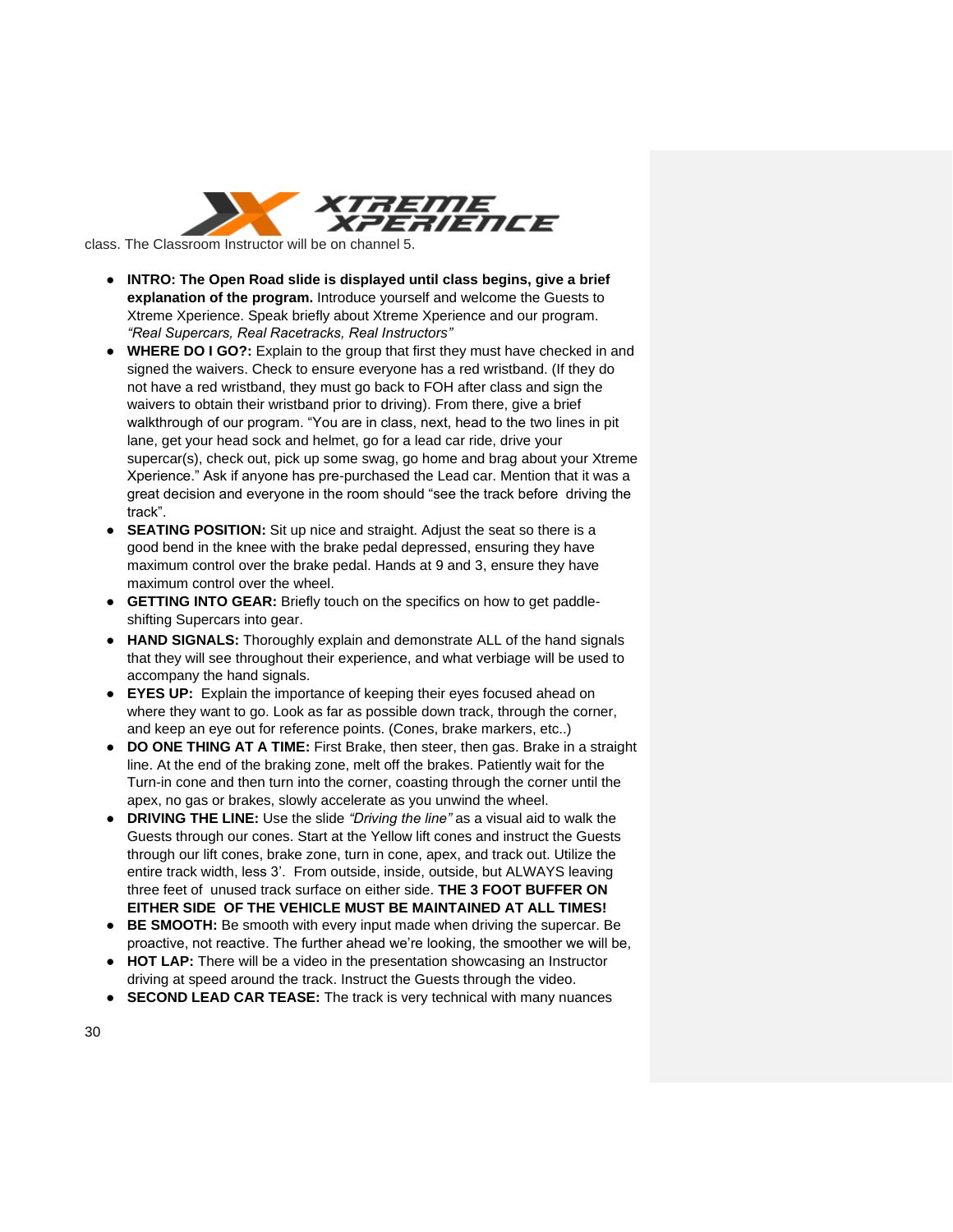

that a novice is not fully prepared to drive well. "If you want to drive the track well, like the Instructor just did, learn the track from the Lead car, before you drive the track in your Supercar".

- **PASSING:** Talk the guests through a passing scenario. Explain from both perspectives; the car being passed and the car passing. Explain the hand signals, both in the car (hand at three o'clock at the wheel) and the wave/point outside the car. Assure the Guest knows that **NO PASSING** is allowed without the Instructor's permission. Remind Guests about staying courteous.
- **LISTEN TO YOUR INSTRUCTOR:** Explain the importance of listening to the Instructor to have the maximum enjoyment during the experience. Inform the Guests that if they are being unsafe, the instructor **will** end their drive early.
- **MAJOR DRIVING ERRORS:** Cover the penalties associated with dropping 2 or 4 wheels off track, hitting the rumble strips, curbing, cones, another vehicle or any kind of dangerous driving. (Damage and Incident Report Slide)
- **RIDE BEFORE YOU DRIVE:** Discuss the benefits of adding a lead car to the Guest's experience. Elaborate on why going in the lead car is so beneficial to their experience: (Start towards the front of the group, will already have 3 laps under their belt before they drive their supercar, can take friends and family with them) This is the only time you will fully explain the benefits of partaking in the Lead car. The previous two mentions were just a tease to build interest in the purchase. Also mention that it is available to non-drivers as well, 12 and up, 52".
- **FAQ:** Cover a few of the most frequently asked questions (There is a slide to prompt the conversation) Answer any additional questions.
- **SUMMARY:** Recap key points and next steps, give a Classroom completion stamp to each driving Guest on the white portion of their red wrist and send them to the two lines on pit lane.
- **SOCIAL MEDIA** "Post your videos/pics on YouTube, Insta and Facebook"
- **CLASS COMPLETION: The radio call is "Class is out"** on channel 2 alert them that the Guests are on their way to Pit lane.
- **NEXT CLASS:** Reset the presentation and chairs as needed, invite the next class in, and begin the presentation. Each complete classroom presentation, from the beginning of one class to the beginning of the next, should **NEVER**  exceed 25 minutes.

## **Pit lane**

The Pit manager is responsible for **safely** releasing vehicles onto the race track and ensuring their safe return ahead of releasing the next group. Safety is always the greatest concern of the Pit Manager and should never be sacrificed. This includes tense moments when in an effort to complete drives or worrying about overtime. The Pit Manager will also work with the Chief Instructor to delegate positions such as Lead Car driver schedule and accommodating guests that require special attention. The Pit Manager should always maintain a calm demeanor while releasing cars onto the track and moreso in the event that any incidents occur. The Pit Manager should also keep an eye on Safety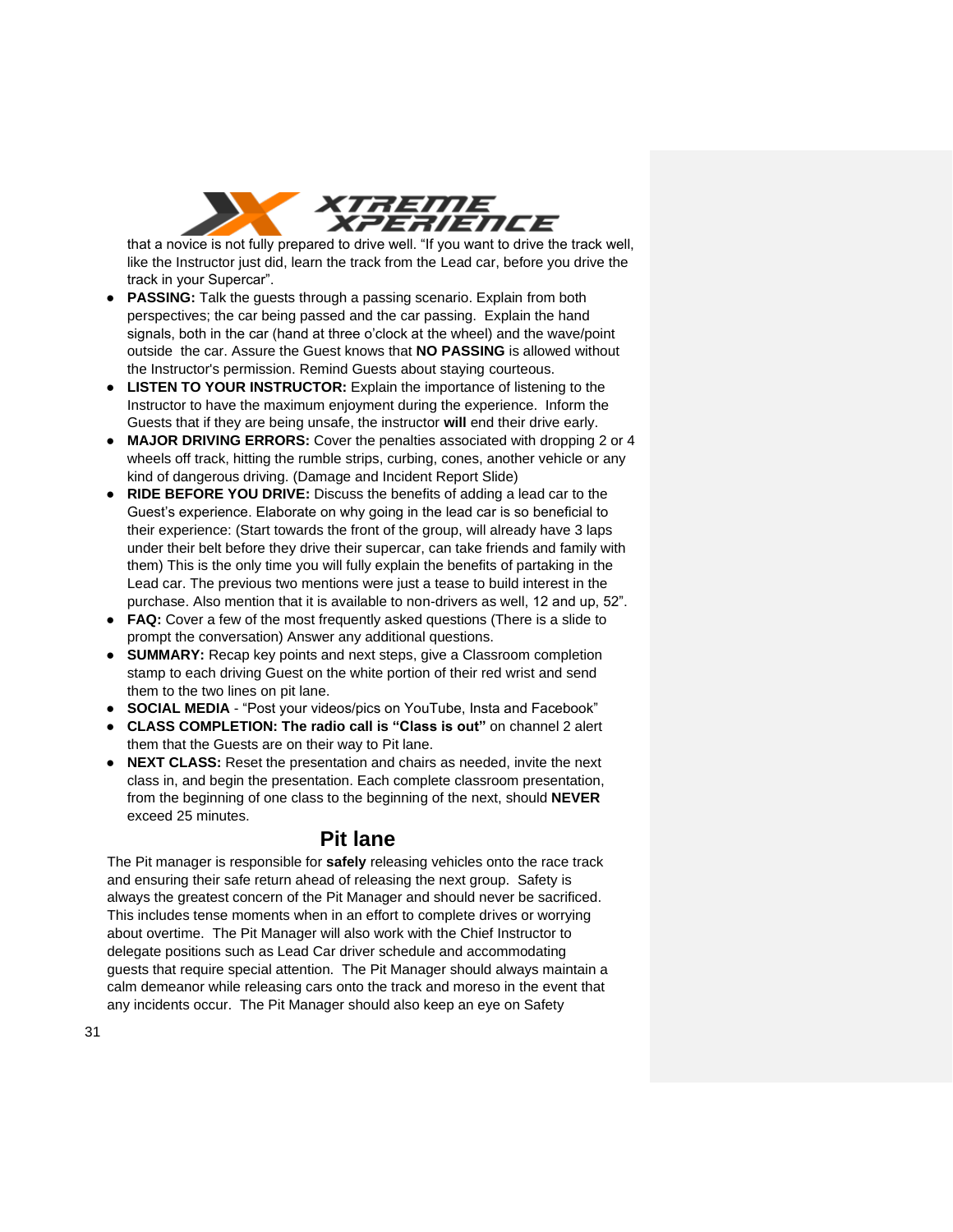

hazards on pitlane such as Guests standing on or over the pit wall or ensuring Guests have a safe path to their car.

- In the morning, the Pit Manager will collect 3\* XX radio's and 1 Track/EMS Radio (If applicable) Check all radio frequencies (Channel 2 for track operations, channel 3 for Safety/GM, and the designated channel is for the EMS crew) Ensure all radios work and communicate properly. (\*1 spare)
- Meet with the XX Safety Manager and track safety to introduce yourself as the point of contact for the on-track operations. Discuss unique scenarios for our program (Red flag drill, recoveries, when and why safety may be dispatched, etc.). Determine the time that Track Safety will be in position to begin warmups.
	- Inform the safety team on what times the program is scheduled to start and stop.
- Once on pit lane, go through all the cars and ensure they are 100% fueled.
- Make sure the fuel truck and drop tank are full and in place with the appropriate 20lb fire extinguisher and signage. Drop-tank should be grounded.
- Ensure the cooling fans are in the proper place for the Lead cars. They should be far enough down pit lane so there is room to park all the supercars within view of the expeditor's tents, but not so far that Guests are able to get lost when sent to the lead car.
- Keep the flow of the pit lane safe and efficient. Set up cars so Guests are not crossing pitlane to get into the Supercars.
- Discuss the car # assignments of front/rear leads with Pit Services.
- Ensure the pit box is in place and is appropriately stocked. (Sunscreen, Dramamine, wheel chocks, CO2 extinguisher, spare radio, etc.)
- Check in with the Tech team and familiarize yourself with any known issues, and potential problems with the fleet that need to be monitored throughout the day.
- Check in with the GM to get up to speed with what cars may be overbooked, and what cars need to be loaded first.
- Check in with the Chief Instructor and obtain the list for which Instructors are assigned what cars, and which NI's will be going through the mentor program. It is important for the Pit Manager to stick to the schedule as best as possible.
- Coordinate with the pit expeditor team and develop a plan to stay ahead.
- Warm ups are scheduled to begin 30 minutes before the first guest drives. Radio checks should be started 10 minutes prior to the designated start time of morning warm ups. (i.e. If first guest drives are 9:00, warm ups are at 8:30, with radio checks beginning no later than 8:20)
- 10 minutes prior to radio checks, the radio call is **"Instructors to cars, radio checks in ten minutes".**
- Once Instructors are in cars, walk down the line giving each Instructor a verbal radio check, ensuring the radio's/headsets are working properly. Use this time to double check the proper Instructors are in the correct cars (Special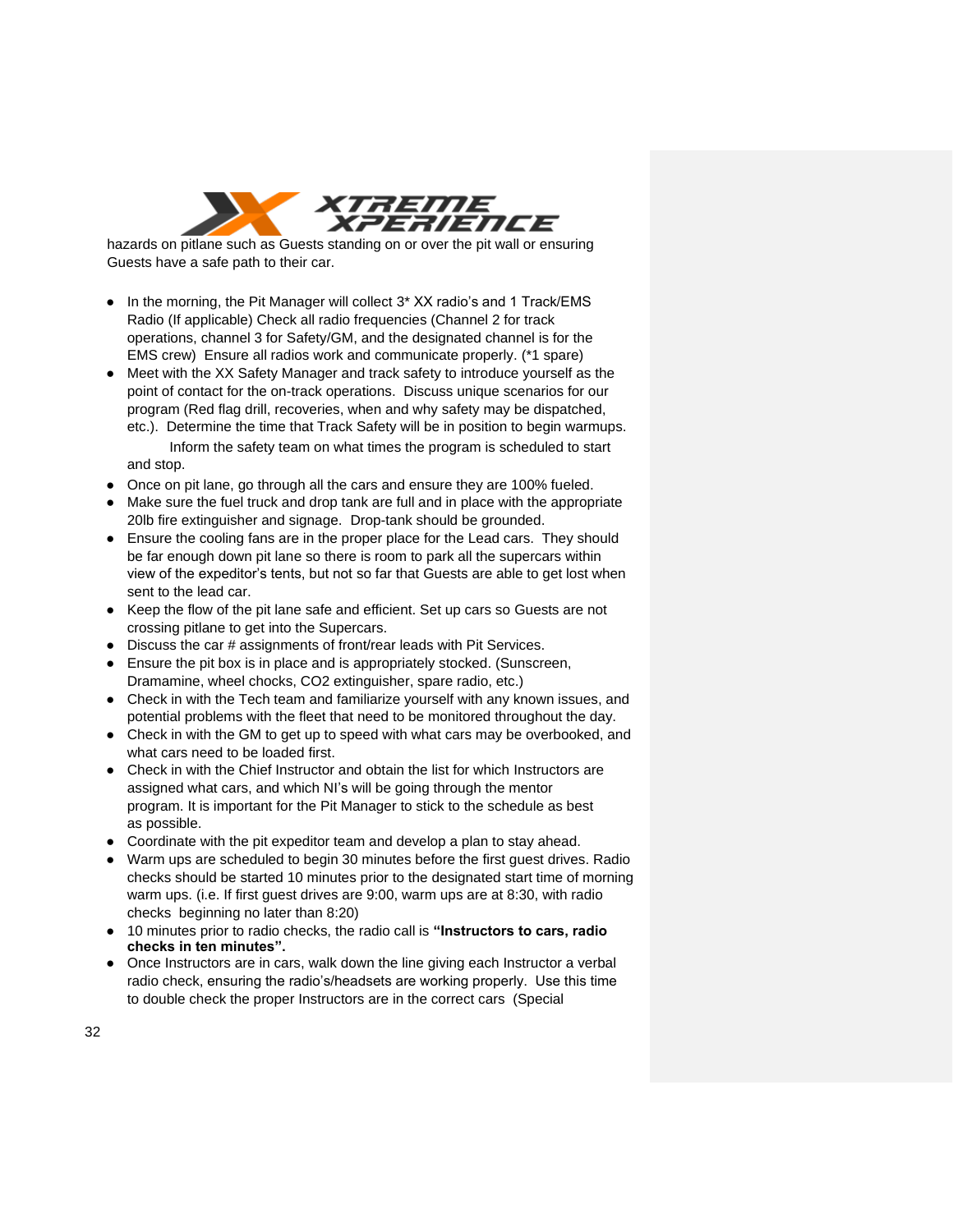

assignments, mentorship programs, etc.)

- Once radio checks are complete, stage a front lead car in the staging area. Send 1/4 of the field of super cars behind the lead car, and add the next lead car. Continue this process until all supercars are staged, with a lead car every ¼ through the field. This allows the Sr. Lead and Lead Instructors to keep an eye on the mentorship, passing, pace and gives them the ability to relay important information back to the Pit Manager. (Sometimes there will be a vehicle driven by the Tech team for a shake down/brake-bedding. These vehicles will go out with their hazards on, at the very rear of the field)
- At the designated start time of warm ups, confirm with track safety that the track is clear and all proper personnel are in place.
- Warm ups will consist of 2 rounds whenever possible
- Allow ample time for the mentorship programs to take place.
- Once enough time has passed (4-5 laps, use your best judgment) Call a red flag over the radio. The radio call is **"RED FLAG, RED FLAG, RED FLAG, ALL CARS STOP ON TRACK, RED FLAG, RED FLAG, RED FLAG, ALL CARS STOP ON TRACK"**
	- Ensure that you have a visual on a majority of the cars so that you are able to see most of the field comes to a stop properly. Once all cars are stopped, The radio call is **"black flag all cars, return to pits".**
	- Conducting a full red flag drill at least once/twice per event is ideal.
- As the cars return into pitlane, stage the first lead car for the 2nd round of warm ups. If guests are in the lead car line, load the lead cars at this time.
- Take any cars from the priority load list and set them aside to stay ahead.
- Load the other lead cars before doing the 2nd round of warm ups. This will allow the guests to do their ride along and then get in line for their drive.
- Once the appropriate driver changes are made (Mentors/New Instructors) release the 2nd round of warm ups. Typically, this is a standard session, i.e. the same number of laps (3 or 4) that will be run that day.
- If there are enough Guests in the lead car line you can load up to 3 lead cars at a time and get the first 3 sets of lead cars done.
- Be certain you have a front lead car available on pit lane during the 2nd session to lead the first Guest session. This can also include any Supercar ride alongs.
- Stage the single lead car and the priority Supercars behind it. You can release this group once all the 2nd session cars pass pit out on their checker lap.
- Once the 2nd session has returned to pitlane, move Instructors over to the right seat, and load the Supercars with Guests.
- The Chief Instructor will confirm that all required training has been completed successfully. If more training is needed, the Pit Manager will be advised as to who will be paired up (Mentor/Mentee) and what vehicles are needed.
- Any cars not being used that consume fuel rapidly, may go to fuel.
- Tech team will go through the fleet, checking tire pressures and collecting the USB's used during the morning warm ups.
- Advise track safety when morning warm ups have been completed, especially

33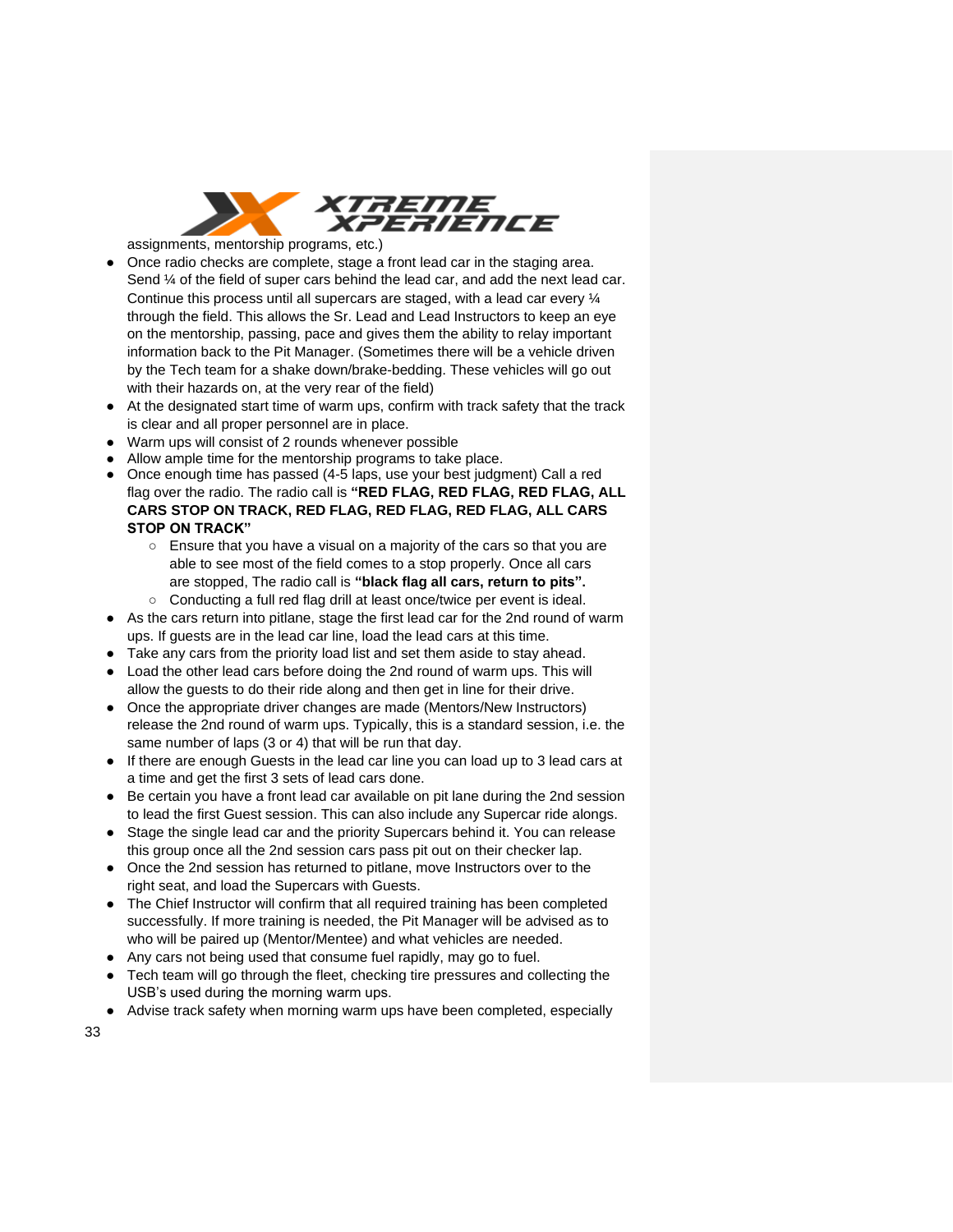

if a red flag drill was done, and first Guest drives will be headed out on track.

- The number of cars that go out in each session should be limited to the following:
	- One Front Lead, 5-7 supercars, (based on capacity) & one Rear Lead.
	- Use your judgment and discretion, based on the length of the track and number of cars being run, to ensure there is enough open track for the Guests to Safely enjoy our program (consult with Safety if needed)
- When staging Supercars, ensure proper placement of Guests according to ability the in-car Instructor has ascertained (Experienced, motivated, comfortable). If the guest is "comfortable", the Instructor will signal with a brief thumb rearward motion , or the Instructor will say **"Crimson Ferrari is comfortable."** If "experienced", the Instructor will say **"Crimson Ferrari, front of pack."**
- As the cars come off track, unload/load as needed. Be sure the Instructors are expediting Guests into the cars to give the Instructor in-car as much time with the Guest as possible.
- Once the Guest is in the car, in gear, and ready to go, get the Guest staged behind the lead car as soon as possible.
- Once the track is clear, release the field and the radio call is **"Lead you are good to go, good to go."** Ensuring the cars follow out the front lead, any Supercar ride alongs are placed at the rear of the field and followed by a rear lead car.
- Keep a close eye on the field of cars on track that should be pitting-in, as a car that misses pit-in becomes a **runner** and potentially hazardous to the cars entering the track.
- As the cars on track begin their final lap, the lead car will make the radio call **"Checker lap, checker"** A verbal confirmation should be given by the pit manager. The radio call is **"Copy checker, checker lap"** By this point you should have the next group staged and ready to go.
- As the Lead car on track pits in, they will call out **"All cars on lead, Pit Pit Pit"**
	- If no cars were passed the radio call is **"All cars on lead"**
	- $\circ$  If the lead car lapped vehicles, the lead car will announce what vehicle(s) and # of lap(s) remain. **i.e. "Crimson Ferrari has one more lap"**
- If all cars are on the lead lap, release the next group as soon as **safely** possible.
- If there are cars that are one lap down, wait for the last one to pass pit out, allow the lead car to get a good gap on that car, then release.
- Continue this practice through the morning while monitoring Instructor rotations and fuel levels in the car.
- Instructors should do no more than 3 sessions in the car, and 2 sessions outside of the car. Staying on top of rotations is critical so the Instructor group remains fresh and alert. Start announcing rotations at 9:30 and enforce as needed.
- Fuel levels should be monitored and checked regularly. Ideally fueling cars before they reach ½ tank keeps the Supercars from missing a session.
- Whenever a car is sitting with no Guests in line, this is the best opportunity to fuel the car without impeding the flow of the program. Fuel the Supercars as

34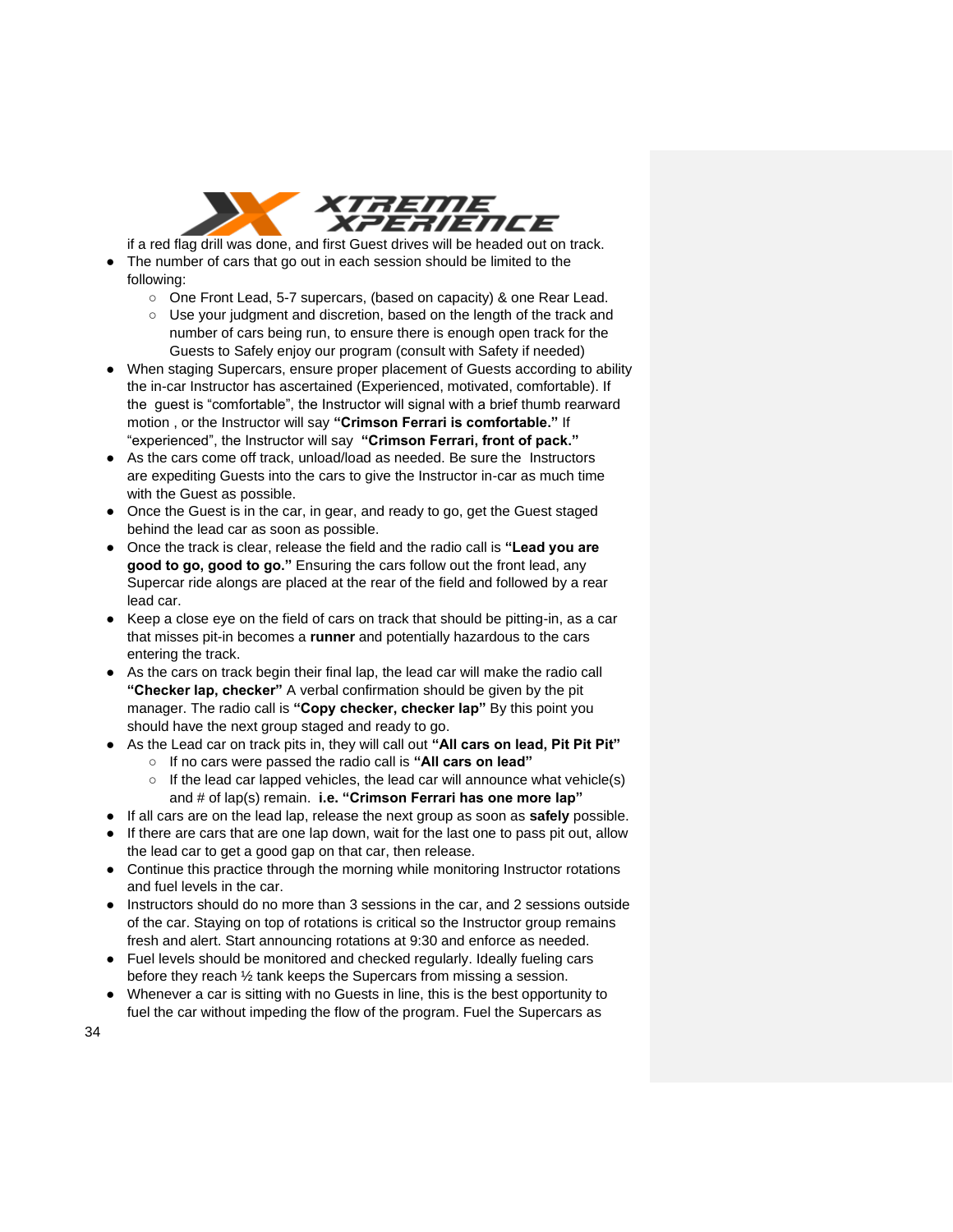

often as possible when sitting, so they are able to make a stint of 3 hours.

- Tech (or fuel runner) will safely transfer fuel from the Ram to the drop tank.
- When the RAM needs to be sent for fuel, contact the Chief Technician/ or GM so they are able to dispatch the available personnel. (Tech/fuel runner)
- Fuel runs should be timed so all cars are able to be filled during lunch without running out of fuel on site. (Ideally 30-45 mins prior to lunch)
- One hour prior to the scheduled lunch break, monitor the number of Guests in line for overages. Work with the pit expeditor team to ensure the proper Guests are moved (if needed) to break for lunch on time.
- 20-30 minutes prior to lunch, check in with the Safety Team and let them know the projected end time and if you will be running late into lunch.
- Once you have a cold track, inform track safety what time you plan to go back to a hot track.
- Tech will pull any cars needed for maintenance and will fuel as needed.
- Fuel cars prior to breaking for lunch.
- 10 minutes prior to the scheduled start time of the afternoon, have Instructors return to the cars and repeat the radio checks that were done in the morning. (Allow ample time for the Chief Instructor to conduct debrief)
- Get the lead cars and supercars loaded and staged.
- Confirm with track safety that the track is clear and proper personnel are in position.
- If lead cars are loaded and supercars are not, you are able to send up to 3 lead cars out, just as was done first thing in the morning to get the lines balanced.
- Repeat running sessions as was done in the morning. Continue to monitor fuel and Instructor rotations.
- Continue to monitor the Guests in line for overages.
- 1.5hrs prior to the scheduled stop time, work with the pit expeditors to gauge how many drives are left for the day.
- If any O.T is likely to be required, the GM should be notified as early as possible, as well as Track Safety.
- 30 minutes prior to the projected stop time, inform track safety estimated time.
- As lines empty, fuel any cars that are not needed for the rest of the day. Confirm with pitlane services that the car will not be used for the remainder of the day.
- Once the final session of the day is loaded, confirm with pitlane services that it is indeed the final session.
- Once that session comes off track, inform track safety the "track is cold".
- Make sure all cars are being fueled.
- Ensure cars and pit lane are safe and operational for the next day.
- Return or retrieve any track radios that were issued to/from Track Safety.
- Monitor and acknowledge any flags (yellow, black, local yellow, meatball) as well as the RED FLAG procedures, all flags to be reported to Safety Team by E.O.D.
- Monitor Guests and/or XX staff for an off track emergency situation. This may include an incident that potentially would require the Emergency Services Team to respond. If an incident occurs that you or the Safety Team deems necessary